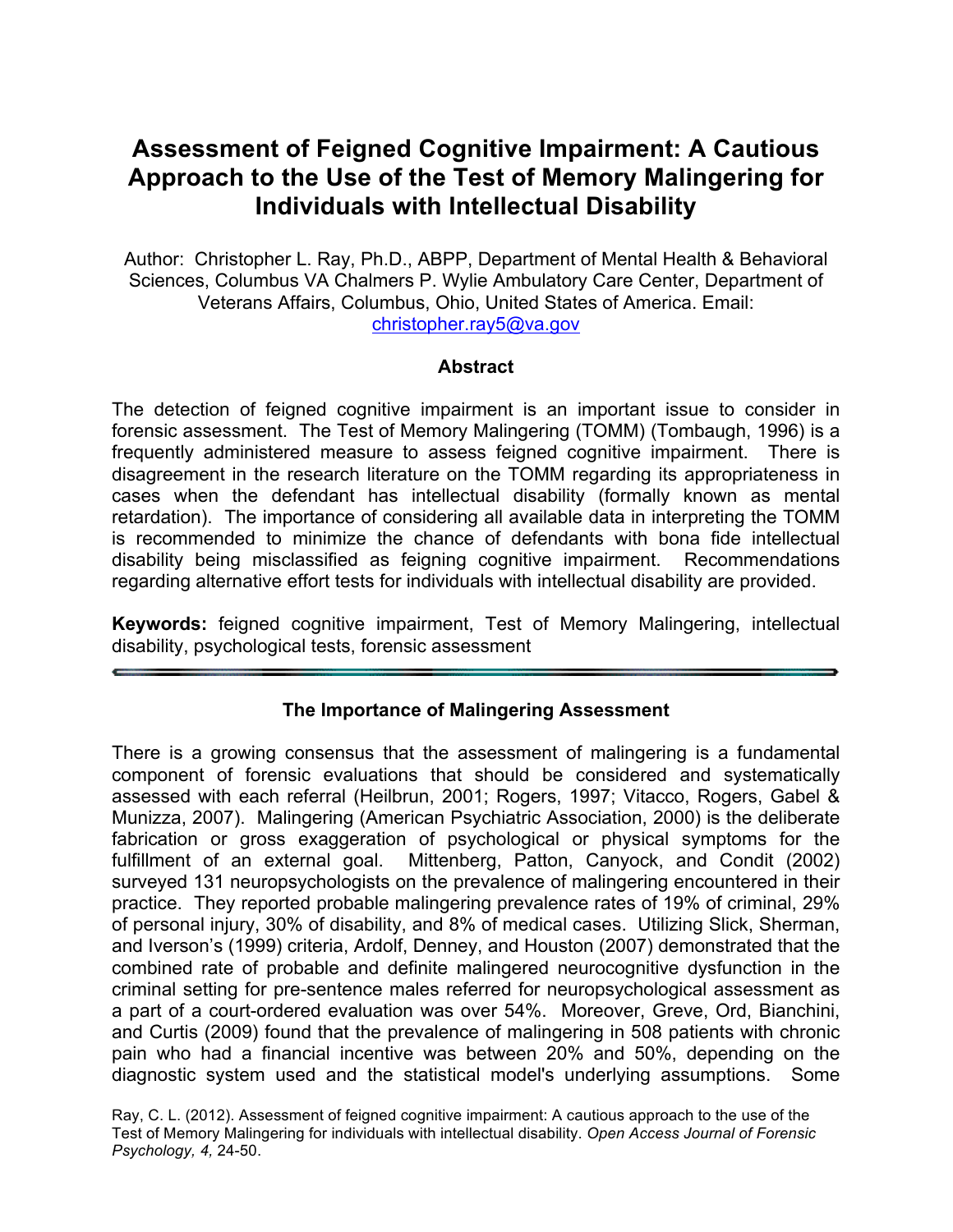factors associated with the medico-legal context such as the jurisdiction of a worker's compensation claim or attorney representation were associated with slightly higher malingering rates.

Feigning is a term described by Rogers, Sewell, Martin, and Vitacco (2003) as the deliberate fabrication or gross exaggeration of psychological or physical symptoms without any assumptions about its goals. According to Rogers and Bender (2003), available tests typically assess feigning, because they are unable to evaluate supposed goals required for the classification of malingering or the diagnosis of factitious disorders.

Defendants can attempt to deceive forensic evaluators by fabricating or exaggerating mental disorder symptoms or by convincing examiners that their efforts to succeed are sincere and that their ostensible impairments are genuine. According to Heilbronner et al. (2009), various terms such as 'insufficient effort,' 'inadequate effort,' and 'poor effort' have been used by researchers and clinicians to describe the behaviors of interest in the identification of intentionally exaggerated symptoms and diminished or reduced capability. Heilbronner et al. suggest that a useful descriptor of problematic effort is one that clearly conveys a substantial negative impact that has the potential of invalidating measurement of ability. Heilbronner et al. further indicate that measures used to identify problematic effort are often identified as effort tests. Such tests are considered to be in a category of measures that evaluate the validity of symptoms and are known as symptom validity tests (SVTs).

Pankratz and Binder (1997) suggest that feigned cognitive impairment, which is a term often used to describe effortful failure, is observed in a wide range of settings with a spectrum of presentations. Currently, the size of the neuropsychological literature related to assessment of feigned cognitive impairment in the measurement of abilities and the overall quality of this literature is substantial and well developed (Boone, 2007; Heilbronner et al., 2009; Larrabee, 2007; Morgan & Sweet, 2009; Rohling et al., 2011). According to Heilbronner et al., there is now abundant research evidence that standalone cognitive effort tests are extremely useful within forensic evaluations, which have been shown to be associated with a high risk of invalid responding. Rohling et al. agree that cognitive effort tests can be used to evaluate many important questions, including prospects for malingering in defendants involved in forensic assessments such as insanity claims.

# **The Value of the Routine Use of Effort Tests**

Rogers and Bender (2003) advocate a specialized perspective in the detection of malingering, a perspective that focuses on the use of measures specifically designed for the assessment of response styles. In situations when the primary issue is mental illness, investigators such as Vitacco et al. (2007) suggest using malingering screeners on a routine basis to bring to the attention of the examiner individuals who may be fabricating or exaggerating their clinical condition. Malingering screeners provide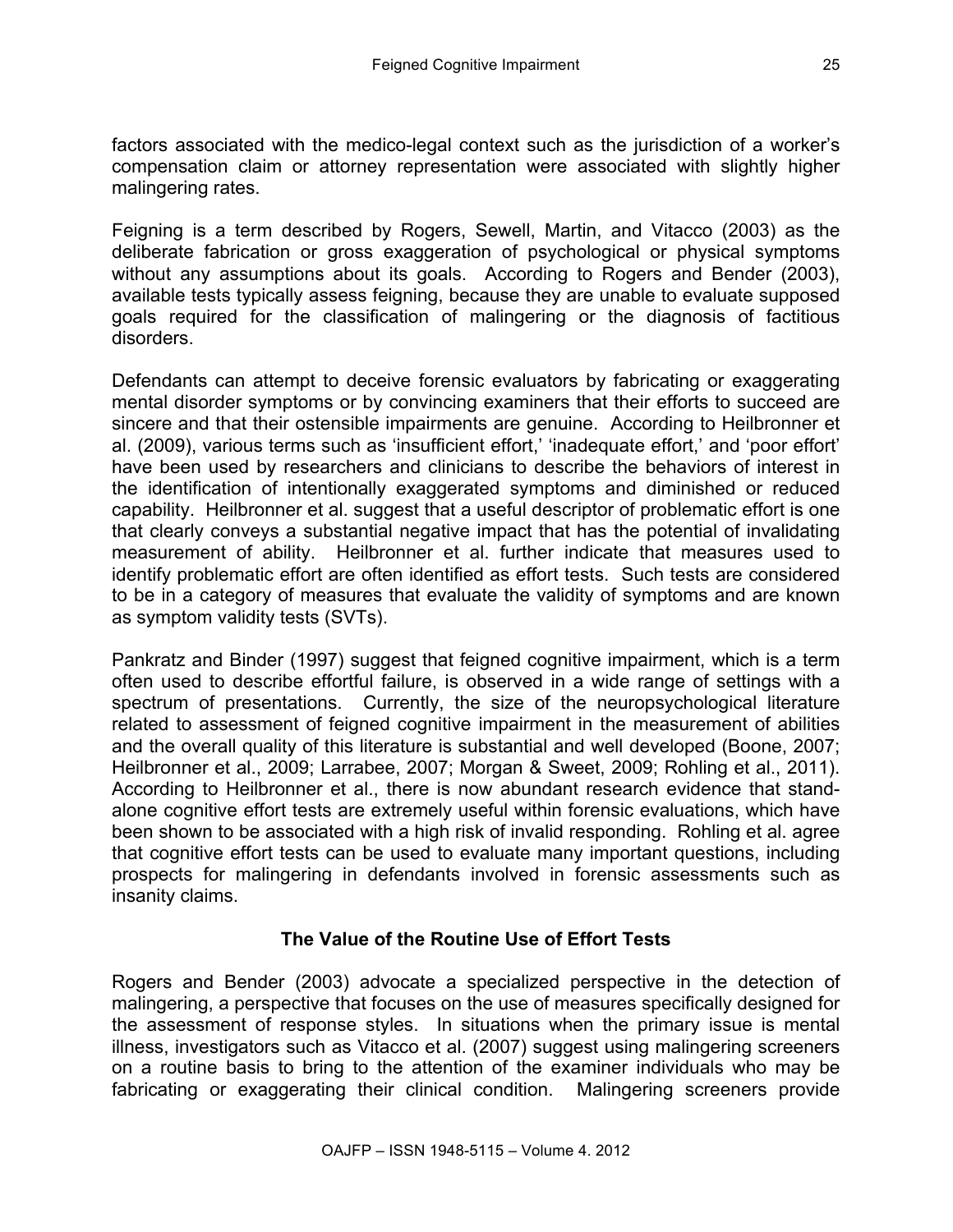clinicians with a relatively brief, cost-efficient means of identifying individuals who might be malingering or engaging in other forms of dissimulation (Ray, 2009). The regular administration of cognitive effort tests would appear to be similarly beneficial in the identification of individuals showing signs of cognitive impairment. Heilbronner et al. (2009) contend, in fact, that *not* administering such measures in the context of a forensic evaluation requires strong justification by the examiner.

According to Iverson and Binder (2000), SVTs are needed to measure effort because the amount of effort a person makes has been shown to affect neuropsychological test scores to a major degree. There are clear recommendations now that a thorough assessment of symptom validity should be routinely included in all forensic and clinical neuropsychological evaluations (Boone, 2007; Bush et al., 2005; Iverson, 2006). According to Green (2007), effort tests are used mainly because they help determine whether effort is sufficient to produce valid data and, hence, whether other test data are likely to be valid. Because of the substantial impact pretrial forensic evaluations have on defendants, then, cognitive effort tests are worthwhile instruments to consider administering to identify individuals who are feigning or exaggerating cognitive deficits. Such an approach is consistent with Vitacco et al.'s (2007) recommendation to systematically assess individuals who might be feigning mental illness.

# **Brief Review of Cognitive Effort Tests**

There are a variety of cognitive effort tests to choose from, and, as noted by Bush et al. (2005), the extra time and cost associated with administering such instruments is justified by the benefits associated with the detection of potential malingerers. For individuals with intellectual disability (formally referred to as mental retardation), however, the administration of cognitive effort tests requires careful consideration. A complete review of the multitude of SVTs is beyond the scope of this article. What follows is a brief examination of some widely used effort measures.

The Validity Indicator Profile (VIP) (Frederick, 1997) employs a two-choice format for the assessment of suboptimal effort. According to Rogers and Bender (2003), the VIP is distinguished from other cognitive measures by its use of multiple strategies focused predominantly on unexpected patterns. The strategies include three estimates of response consistency and five estimates of performance curve. The VIP classifies profiles as either "valid" or "invalid." Frederick suggests that invalid profiles are then sorted into three categories including inconsistent (minimal or inconsistent effort but motivated to perform well), irrelevant (intention to perform poorly and likely responding without regard to item content) and suppressed (high effort to perform poorly with an attempt to feign cognitive deficits). Rogers and Bender reported that using the broad categories of valid and invalid, classification rates are moderately high. The VIP nonverbal subtest (VIP-NV), for example, has a sensitivity rate of 73.5% and a specificity rate of 85.7% while the VIP verbal test (VIP-V) has a sensitivity rate of 67.3% and a specificity rate of 83.1% (Frederick, 2003).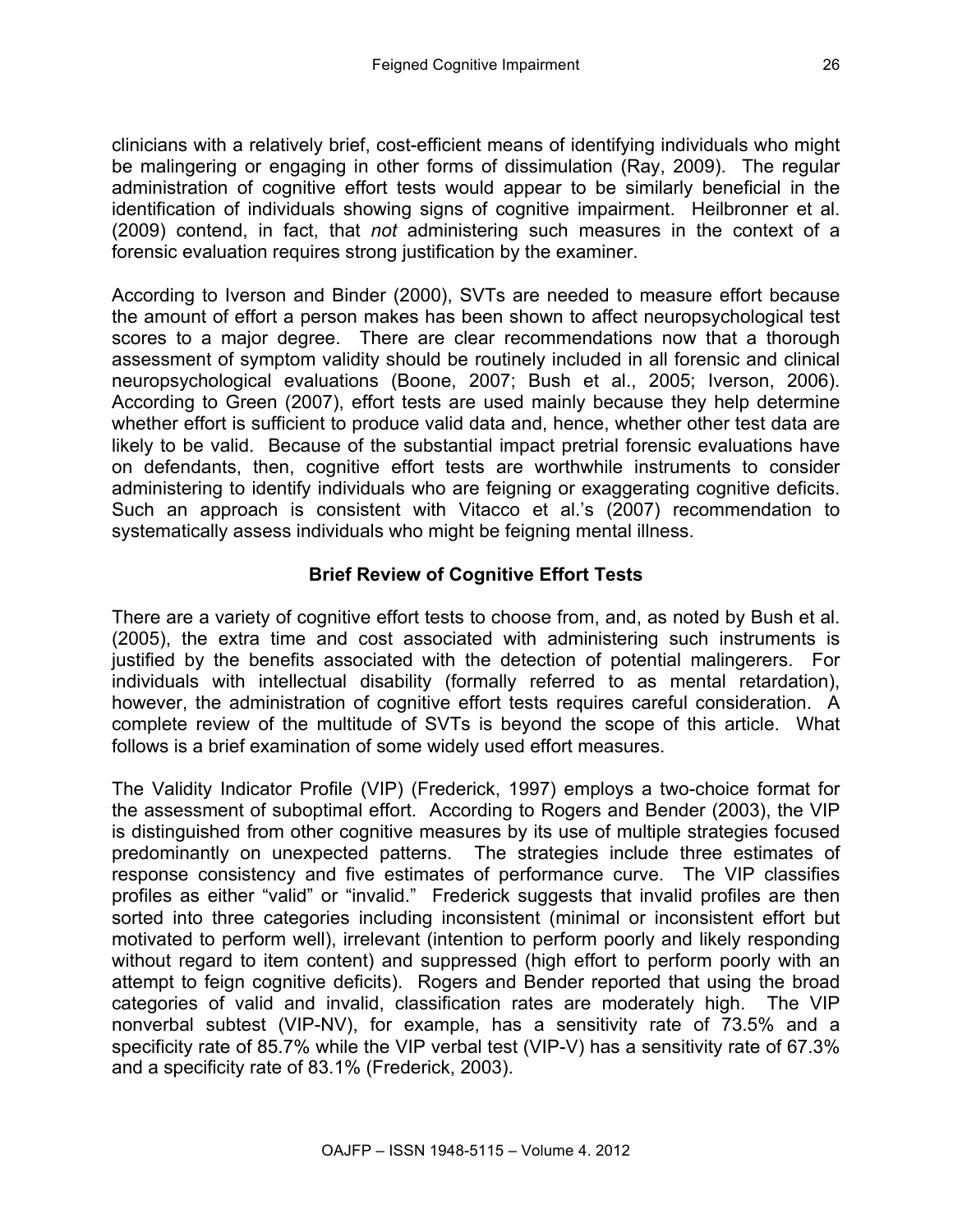The VIP manual (Frederick, 1997) reported a sample of 40 individuals with historically demonstrable mental retardation who were in assisted living in the community. On both VIP subtests, Frederick indicated that the mean total score for those individuals with a bona fide history of mental retardation was higher than that for computer-generated random protocols but lower than that for all other participant groups, including the "noncompliant" coached normal and patients at risk for malingering. According to Frederick, only 20% received a compliant classification on the VIP-NV and 25% on the VIP-V. Frederick further suggested that an irrelevant classification was received by about a third of this sample on the VIP-NV and by half of the group on the VIP-V. Frederick concluded that the VIP is not useful in evaluations of individuals with historically demonstrable mental retardation or continuing severe cognitive impairment.

A peer reviewer noted that, even if an individual's ability is quite low, the performance curve on the VIP would be shifted, but it should still have the same shape and characteristics with easier items passed and a gradual fall off as items become harder. The reviewer indicated that it is not apparent why this would differ for mentally retarded persons. According to Frederick (1997), the relationship between IQ and VIP responsestyle classification in low IQ individuals suggests that those with extremely low ability may stop trying after they encounter more difficult items mixed among easy ones. Frederick added that the organization of items on the VIP test is randomized with respect to difficulty, and some individuals may assume, after trying the first few, that they will not know the answers to any items. Accordingly, Frederick suggested they may simply fill in the answer blanks randomly after a few items.

Although the VIP does not appear useful in evaluating individuals with historically demonstrable mental retardation, Frederick (2003) indicated that he has commonly been asked whether the VIP can be used to evaluate individuals *suspected* of mental retardation. Frederick suggested that the VIP is useful in such cases. According to Frederick, individuals who feign severe mental impairment generally produce suppressed or irrelevant performance curves. R. Frederick (personal communication, June 4, 2012) noted that the VIP is intended for use when there is a legitimate question about whether somebody is impaired, especially when they are presenting with intellectual ability at the level of mental retardation.

The Rey 15-Item Test (FIT) was developed by Andre Rey (1964). This test has been described in prominent neuropsychology texts (e.g., Lezak, 1995) and, according to Nitch and Glassmire (2007), survey data show that it is one of the most commonly administered effort measures. In Rabin, Barr, and Burton's (2005) survey of practicing neuropsychologists, the FIT was the only effort measure other than the TOMM in the list of the 40 most commonly administered instruments in memory assessment. Nitch and Glassmire indicate that the FIT was developed as a technique for assessing the validity of visual memory complaints and consists of 15 simple, highly redundant items presented in five rows of three characters each. The examinee is shown the stimulus sheet for 10 seconds, after which the sheet is removed and the examinee is asked to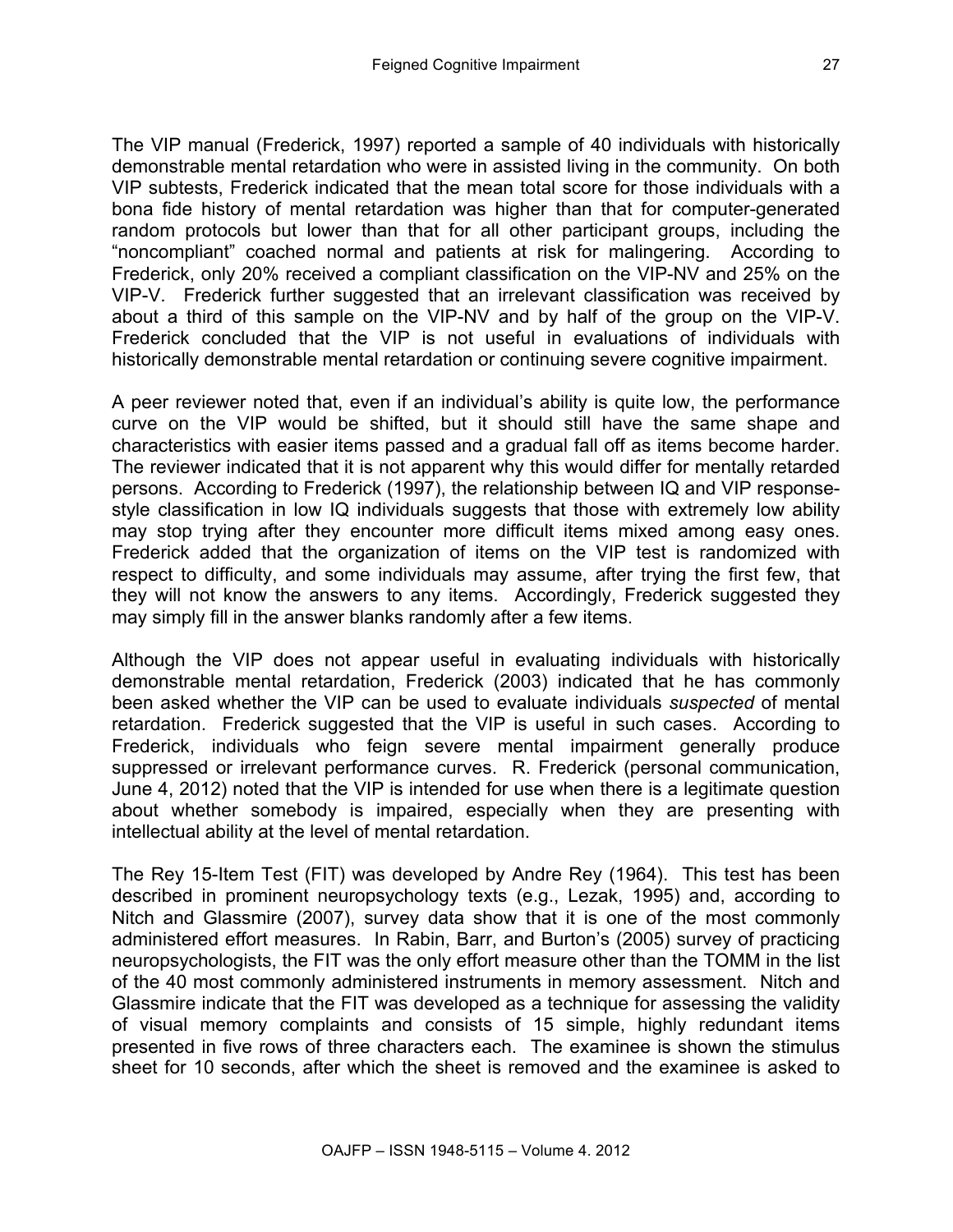Nitch and Glassmire (2007) suggested that the FIT uses the floor-effect principle as it is thought to be so simple that all but severely brain damaged or intellectually disabled individuals could perform the task easily. Lezak (1995) indicated that individuals who are not significantly deteriorated can recall at least three of the five character sets, or nine items. According to Nitch and Glassmire, sensitivity levels for a cutoff of fewer than nine items average slightly less than 50%, while specificity values are typically above 90%. However, an examinee's FIT performance may be adversely affected by the presence of borderline or lower IQ (Goldberg & Miller, 1986). Hayes, Hale, and, Gouvier (1997) investigated the utility of the FIT along with two other effort indicators for predicting the malingering status of 37 intellectually disabled defendants. The results showed that the malingerers produced better memory scores than the groups with true intellectual disability. The authors concluded that the FIT should not be used among defendants with intellectual disability.

The Dot Counting Test (DCT) was originally developed by Andre Rey (1941) as a technique to detect malingered cognitive symptoms. It consists of 12 cards, each containing different numbers of dots. The first six cards contain ungrouped dots, and the final six contain dots grouped in various ways. Participants are asked to count the number of dots on each card as quickly and accurately as possible, with the examiner recording response time and number of dots counted for each card. Nitch and Glassmire (2007) indicated that development of a combination score incorporating both response times and errors showed adequate sensitivity in detecting suspect effort (averaging 78.8%), with detection rates likely higher in a correctional setting. However, specificity rates vary considerably across clinical comparison groups. Nitch and Glassmire noted that in its current form, the DCT appears contraindicated for use in the determination of actual versus feigned mental retardation and moderate dementia presentations.

Hurley and Deal (2006) administered the DCT, along with three other instruments assessing malingering, to 39 individuals with intellectual disability. Only one participant exceeded the cut off score of 180 seconds, suggesting that this test may hold promise as a brief screening device for individuals of below average intelligence. Further study of the DCT using alternative strategies for scoring the data besides total time was recommended.

In an unpublished study, Proto (2008) found in a simulation design that malingerers performed significantly worse than individuals with intellectual disability on the DCT. The DCT total-time variable provided an excellent level of sensitivity (100%) in a group of individuals with mild mental retardation. However, specificity was low. The results suggest that total number of errors on the DCT might prove to be a useful indicator of suspect effort in individuals thought to be malingering intellectual disability.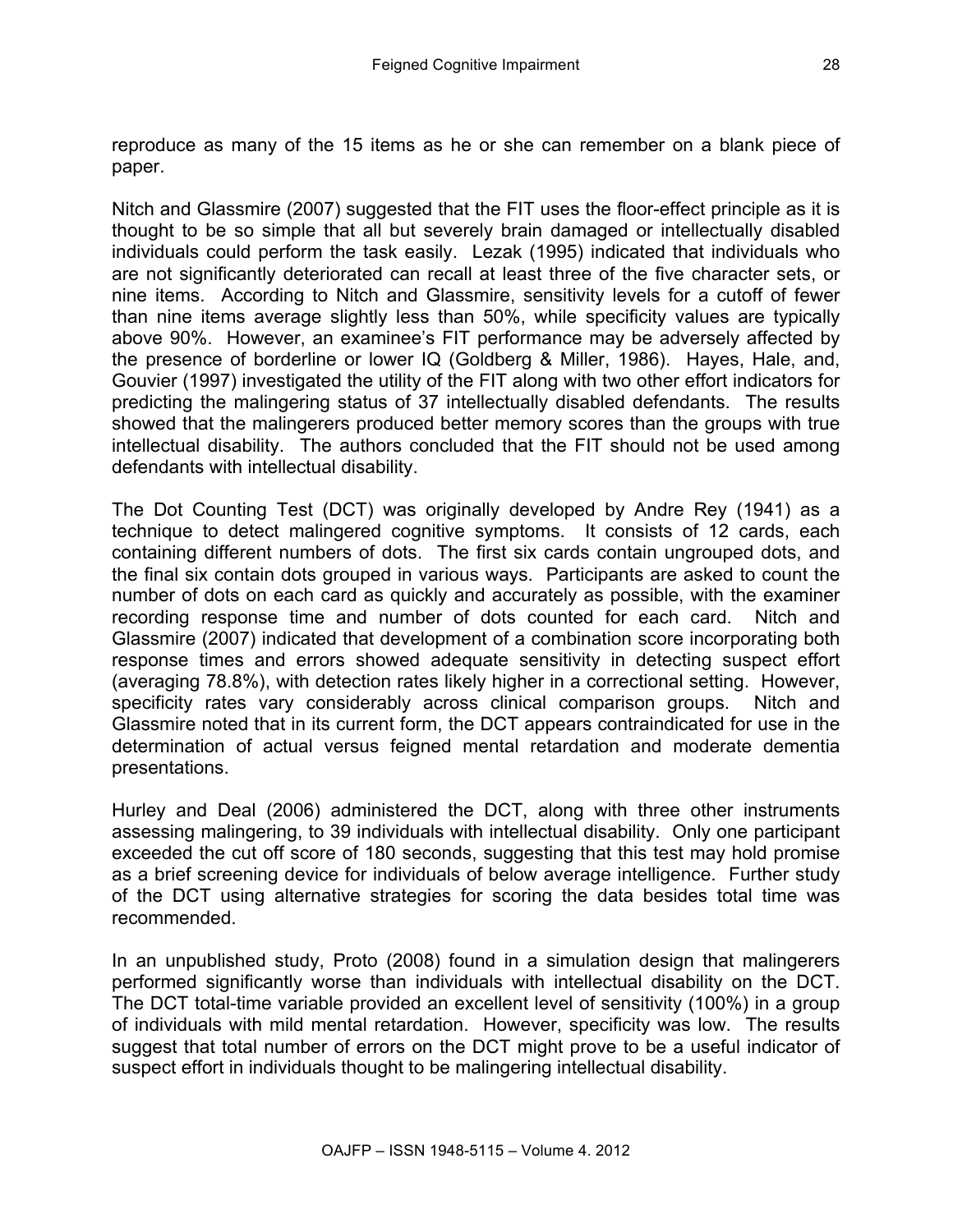The Letter Memory Test (LMT) (Inman et al., 1998) is a forced-choice test of motivation. This test uses letters as stimuli in 45 trials that cross two factors, which include the number of stimuli to be remembered (3, 4, or 5) and the number of foils (1, 2, or 3) presented with the target stimulus. According to Graue et al. (2007), reported sensitivity rates at the recommended cutting score of *<*93% correct have ranged from .58 to .90 and specificity rates from .88 to 1.00. Graue et al. noted, however, that the LMT had not been validated with intellectually disabled samples.

Graue et al. (2007) compared results from tests of intelligence, psychiatric feigning, and neurocognitive faking in a group of 26 mildly mentally retarded defendants and 25 demographically matched community volunteers asked to feign mental retardation. The LMT significantly discriminated a group of community volunteers who were malingering from both honest community volunteers and an intellectually disabled group with robust d scores for the crucial contrasts. Application of the recommended cutting score for the LMT produced a moderate hit rate of .73. Although the sensitivity rate of .88 was comparable to somewhat higher than those reported in other studies, the specificity rate was poor at 58%. A revised cutting score of *<*70% on the LMT resulted in sensitivity of .76, specificity of .96, and a hit rate of .88. Of note, however, is that in a study by Shandera et al. (2010), the modified (lower) cutting score for the LMT failed to crossvalidate successfully.

The Word Memory Test (WMT) (Green, Allen & Astner, 1996; Green & Astner, 1995) is a verbal memory test with multiple subtests and with self-contained effort measures, which serve to check whether the test taker's test scores are valid or not. According to the WMT manual (Green, 2003), the primary WMT effort or symptom validity subtests are very sensitive to poor effort or to exaggeration of cognitive difficulties. However, they are insensitive to all but the most extreme forms of cognitive impairment.

The WMT contains a number of normative comparison groups including, but not limited to, normal adult control volunteers; parents seeking custody of their children; neurological patients with brain tumors, strokes, ruptured aneurysms, multiple sclerosis, and other diseases; children with fetal alcohol syndrome; adults with major depression who passed the WMT effort subtests and were on disability or making a claim for disability; adults with major depression but who failed the WMT effort tests; adults with mild head injuries; and children with neurological diseases. According to Green (2003), the WMT is failed more often by people with mild than with severe brain injury.

Green (2007) indicated that it is important to determine how well one effort test compares with another in predicting whether or not other test data are valid. Some studies have been performed in which several effort tests have been used with the same subjects to ensure that sample characteristics cannot explain differences between results on one SVT versus another. Tan, Slick, Strauss, and Hultsch (2002), for example, did a study comparing three well-known effort tests including the WMT, TOMM (Tombaugh, 1996), and the Victoria Symptom Validity Test (Slick, Hopp, Strauss, & Spellacy, 1996). The WMT was observed to be the most accurate and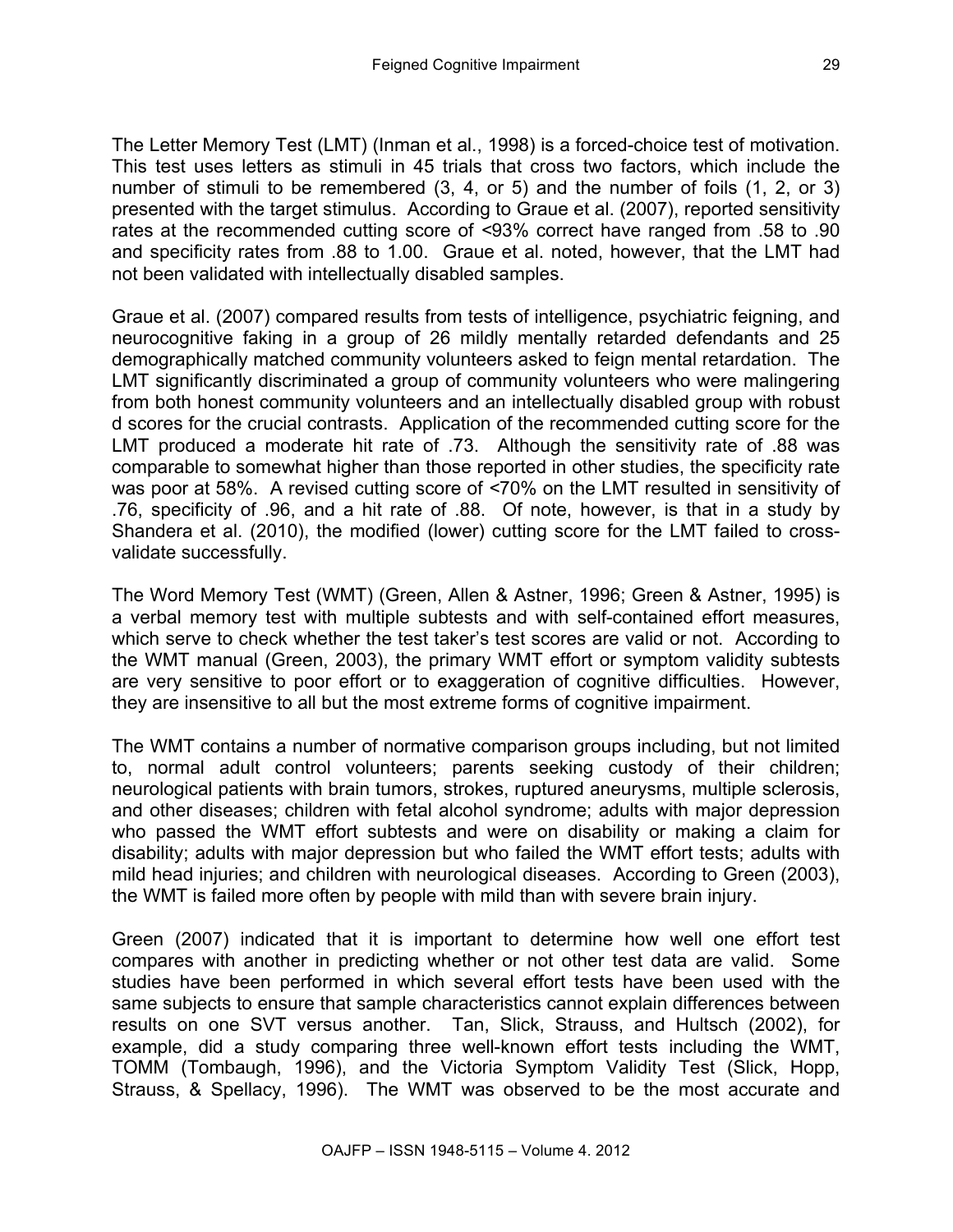achieved 100% effectiveness in discriminating between simulators and good-effort volunteers.

The WMT includes validation data in its manual for an adult population with intellectual disability. Adults with Verbal IQs in the intellectually disabled range scored a mean of 96% (SD = 5) on the WMT, which is well above the standard cutoff of 85% (Green, 2003). However, Victor and Boone (2007) noted that specificity rates were not reported and the authors (Green et al., 1996) indicated that future studies should determine WMT scores for motivated individuals of given VIQ ranges and some adjustment to cutoff scores may be needed for people of very low VIQ. Victor and Boone (2007) indicated that the WMT may be helpful in assessing effort in individuals with intellectual disability, but additional data is needed.

Brockhaus and Merten (2004) conducted two studies to determine the effectiveness of a German version of the WMT in assessing suboptimal cognitive performance. The first study compared the performance of a healthy experimental group of 100 malingerers with 27 healthy controls after standard test instructions. The WMT achieved a 100% correct identification of group membership. In the second study, the WMT was likewise able to identify high performance motivation in almost all cases among a sample of 32 intellectually disabled patients.

The findings of Brockhaus and Merten (2004) appeared to indicate good performance by intellectually disabled individuals on the WMT. Marshall and Happe (2007), however, reported a personal communication from Brockhaus, which noted some important limitations of Brockhaus and Merten's study. According to Marshall and Happe, participants selected for Brockhaus and Merten's study had to be able to understand and do the Spatial Span and Picture Completion tests. Moreover, patients were pre-selected only if they were thought to be emotionally stable enough to comply with and do the testing. Marshall and Happe suggested that only 18 of 75 patients with intellectual disability in a psychiatric hospital were preselected for the study. The other 12 patients in the study were reportedly pre-selected by the program directors at a workshop for individuals with intellectual disability. Marshall and Happe concluded that Brockhaus and Merten's study sample is not a representative sample of individuals with intellectual disability, which limits conclusions that can be drawn regarding the percentage of actual patients who could pass the WMT.

Recently, Green, Flaro, Brockhaus, and Montijo (2012) examined performance on the WMT in children with intellectual disability. These authors indicated that only 20 cases, or 5.3% of a sample of 380 intellectually disabled children, were classified as showing poor effort on the WMT. A specificity of 94.7% in this sample of intellectually disabled children was obtained. Also, of the 38 intellectually disabled children who were nonreaders, only 5 cases showed a possible poor effort profile (i.e., 13% of the nonreaders).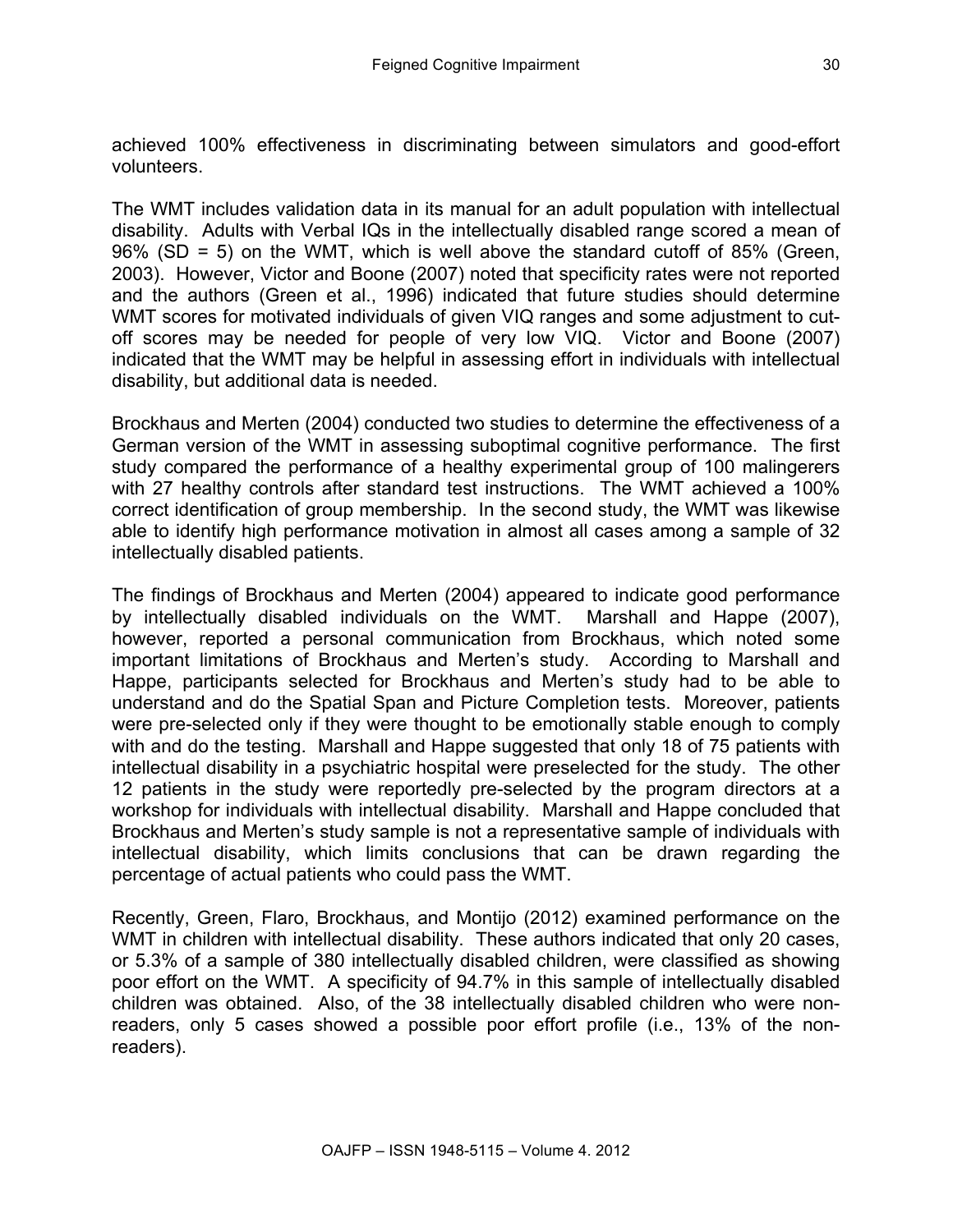A peer reviewer suggested that even though Green et al. (2012) described their sample as "developmentally disabled," there appeared to be few mentally retarded individuals included and a variety of individuals with other conditions such as attentiondeficit/hyperactivity disorder (ADHD). An examination of Green et al.'s data confirms that of the 380 developmentally disabled individuals examined, only 21 were actually diagnosed with mental retardation. Moreover, there were individuals with a wide variety of clinical conditions such as ADHD, Asperger's disorder, language impairment, oppositional defiant disorder, epilepsy, conduct disorder, learning disability, schizophrenia, personality disorder, obsessive compulsive disorder, traumatic brain injury, depression, developmental coordination disorder, Tourette's syndrome, reading disorder, autism, reactive attachment disorder, nonverbal learning disability, dyslexia, fledgling psychopath, disruptive behavior disorder, posttraumatic stress disorder, hearing impairment, bipolar disorder, fetal alcohol spectrum disorder, and even one intellectually gifted individual. As such, the findings reported by Green et al. are derived from a relatively small sample of individuals who can truly be considered intellectually disabled.

The MSVT (Medical Symptom Validity Test) (Green, 2004) and the NV-MSVT (nonverbal MSVT) (Green, 2008) contain subtests that have been shown to be very easy for children with severe brain injury (Carone, 2008) and for healthy children (Blaskewitz, Merten, & Kathmann, 2008). Moreover, Singhai, Green, Ashaye, Shankar, and Gill (2009) compared 10 elderly dementia patients to 10 adult volunteers who were asked to try to simulate dementia. The authors found that combined profile analysis yielded 80% sensitivity to suboptimal effort in simulators and 100% specificity for genuine impairment in dementia, which exceeded the performance of either test alone. The results of this study replicated prior findings in dementia patients reported by Green (2008) and in a study by Henry, Merten, Wolf, and Harth (2009), which showed 100% specificity for the NV-MSVT in dementia.

Limitations of Singhai, Green, Ashaye, Shankar, and Gill's (2009) study include its small sample size and the fact that it did not assess sensitivity to suboptimal effort in clinical cases with actual incentives to exaggerate memory impairment. This research is notable, however, because of the possible applicability of these tests to intellectually disabled populations. According to Singhai et al., further research with intellectually disabled children would be important to determine how many fail the easy subtests of the MSVT and the NV-MSVT and with what profiles.

In a comparison of 18 university students to 33 children tested clinically who had issues including ADHD and conduct disorder, fetal alcohol syndrome, and mental retardation, Green (2004) indicated that there were no differences in MSVT effort scores.

In addition to studying the WMT, Green et al. (2012) examined performance on the MSVT and NV-MSVT in children with intellectual disability. MSVT mean scores from 265 intellectually disabled children indicated 2.6% with a poor effort profile. According to the authors, a specificity of 97.45% was obtained. In an examination of NV-MSVT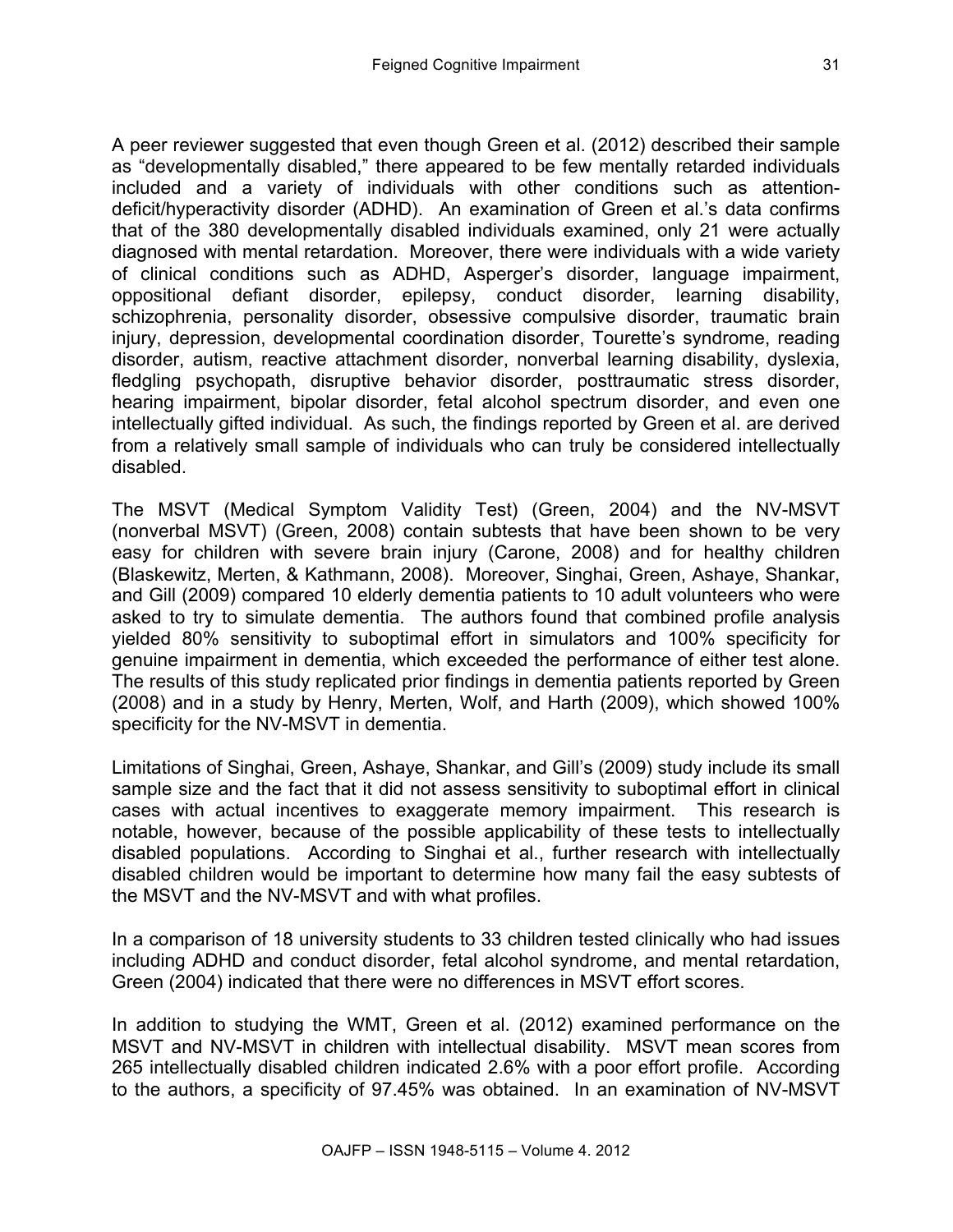mean scores from 217 intellectually disabled children, 4.1% had a poor effort profile. The authors added that the specificity of the NV-MSVT in intellectually disabled children making a good effort would be a minimum of 91.2%. Using profile analysis, Green et al. suggested that the maximum possible false-positive rate in intellectually disabled children was, on average, only 4% for the three tests (i.e., the WMT, MSVT & NV-MSVT), which is equal to a 96% rate of specificity.

The individuals included in the MSVT and NV-MSVT studies came from the same sample used in Green et al.'s (2012) WMT study. As noted, this sample of individuals had a wide variety of clinical diagnoses with relatively few individuals with actual mental retardation. Green et al.'s small sample size limits the generalizability of their findings to a broader population of individuals with intellectual disability.

# **Test of Memory Malingering**

Another commonly administered cognitive effort test that has been described as a promising and useful instrument in examining feigned cognitive impairment (e.g., Delain, Stafford, & Ben-Porath, 2003; Heinze & Purisch, 2001) is the Test of Memory Malingering (TOMM) (Tombaugh, 1996). The TOMM is a 50-item recognition test for adults, which includes two learning trials and a Retention Trial. Two decision rules are used in the interpretation of the TOMM. The first rule suggests that scoring lower than chance on any trial indicates the possibility of malingering. The second rule is that any score lower than 45 on Trial 2 or the Retention Trial indicates the possibility of malingering. According to Tombaugh, performance on Trial 2 is very high for nonmalingerers regardless of age, neurological dysfunction, or psychological symptom.

Within the forced-choice testing paradigm, the material on the TOMM is designed to be so easy that well-motivated individuals with brain damage can perform in the normal range (D'Amato & Denney, 2008). According to Tombaugh (1997), the TOMM has been designed to be sensitive to malingering, but insensitive to neurological impairments. The TOMM, in other words, is set up to detect individuals who deliberately choose wrong answers in order to appear more cognitively impaired than is actually the case. Its simple design, ease of use, and relatively short administration time make it an ideal candidate to utilize as a measure of feigned cognitive impairment.

# **Usefulness of the TOMM with Special Populations**

There are a number of studies in the research literature on the TOMM that suggest it is a useful instrument for various special populations. For example, Rees, Tombaugh, and Boulay (2001) examined how inpatients diagnosed with major depression performed on the TOMM. The results show that the TOMM is unaffected by affective state. All of the depressed individuals scored above cutoff levels on Trial 2 and the Retention Trial of the TOMM, achieving a 99% accuracy rate. Yanez, Fremouw, Tennant, Strunk, and Coker (2005) examined whether 20 participants with high levels of depression, as measured by the Beck Depression Inventory 2nd Edition (BDI-II) and with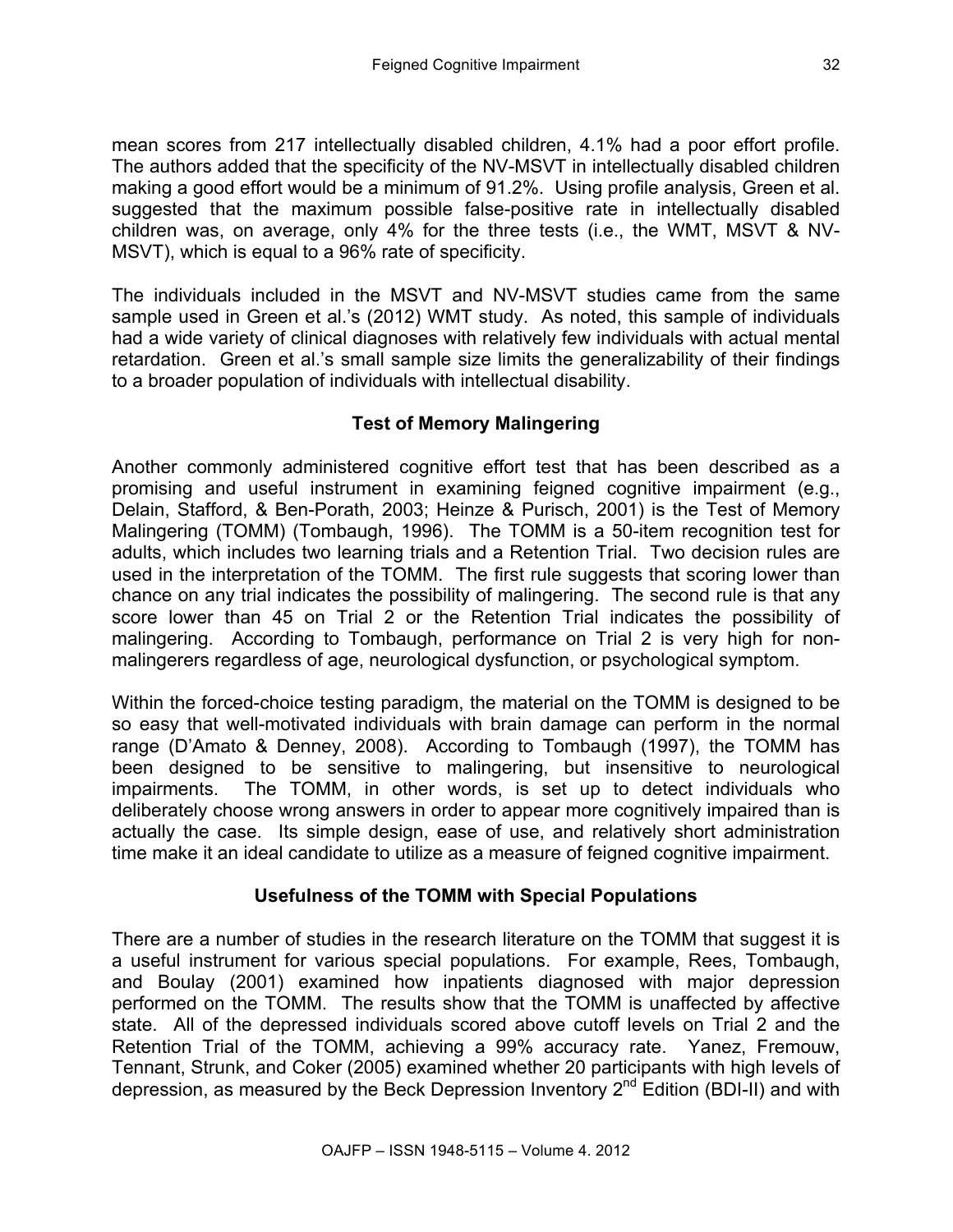current diagnoses of Major Depressive Disorder, would perform significantly worse on the TOMM than a control group. The results showed that the depressed and control groups did not have significant mean group differences on TOMM performance. Of the 20 depressed participants, only 2 on Trial 2 and 1 on the Retention Trial scored below the cutoff of 45, while none of the control participants performed in this range. The results indicate that the TOMM can be used with even severely depressed participants with only slight caution.

Ashendorf, Constantinou, and McCaffrey (2004) examined a sample of communitybased older adults (55–75) to determine whether scores on the TOMM are influenced by the presence of symptoms of depression or anxiety, as measured by the Beck Depression Inventory (BDI) and State-Trait Anxiety Inventory (STAI), respectively. The results indicate that, regardless of BDI or STAI scores, all subjects scored above 45 correct out of 50 on TOMM Trial 2. These findings demonstrate that depression and anxiety levels in an older community-dwelling sample do not negatively affect performance on the TOMM.

In addition to being a useful instrument for detecting cognitive feigning for inpatients with depression and older adults with depression or anxiety, the research literature suggests that the TOMM is effective for individuals with cognitive disorder associated with psychosis (Duncan, 2005). Duncan analyzed the scores of inpatient psychiatric patients with varying degrees of cognitive impairment who met criteria for a psychotic disorder on a number of tests including the TOMM. Psychotic disordered patients with and without significant concentration deficits were compared. Although psychotic patients with concentration problems showed greater variability across TOMM trials, both groups obtained mean scores above 45 on Trial 2 and the Retention Trial on the TOMM. These findings indicate that cognitive impairment associated with psychosis generally does not negatively impair TOMM performance to such a level that would produce a false positive on the TOMM.

Performance on the TOMM was evaluated in a sample of 100 consecutively referred 6 to 16–year-old children with a wide range of clinical diagnoses (Donders, 2005). In the complete sample, 97 children met actuarially defined criteria for sufficient effort on the TOMM. Two children were correctly identified as providing suboptimal effort and only one case was a possible false positive. Performance on the second trial of the TOMM did not vary with gender, ethnicity, parental occupation, performance on an independent memory test, or length of coma. Although younger children tended to be somewhat less efficient on the TOMM than older children, more than 90% of children in the 6-8 years range met criteria originally developed for adults for sufficient effort on the TOMM. Donders concluded that the TOMM is a potentially useful measure of effort in the clinical neuropsychological evaluation of school-age children.

Teichner and Wagner (2004) examined 78 individuals referred for evaluation of memory complaints. The TOMM's performance was examined in a sample of cognitively intact elderly, dementia patients, and older adults with cognitive impairment who did not meet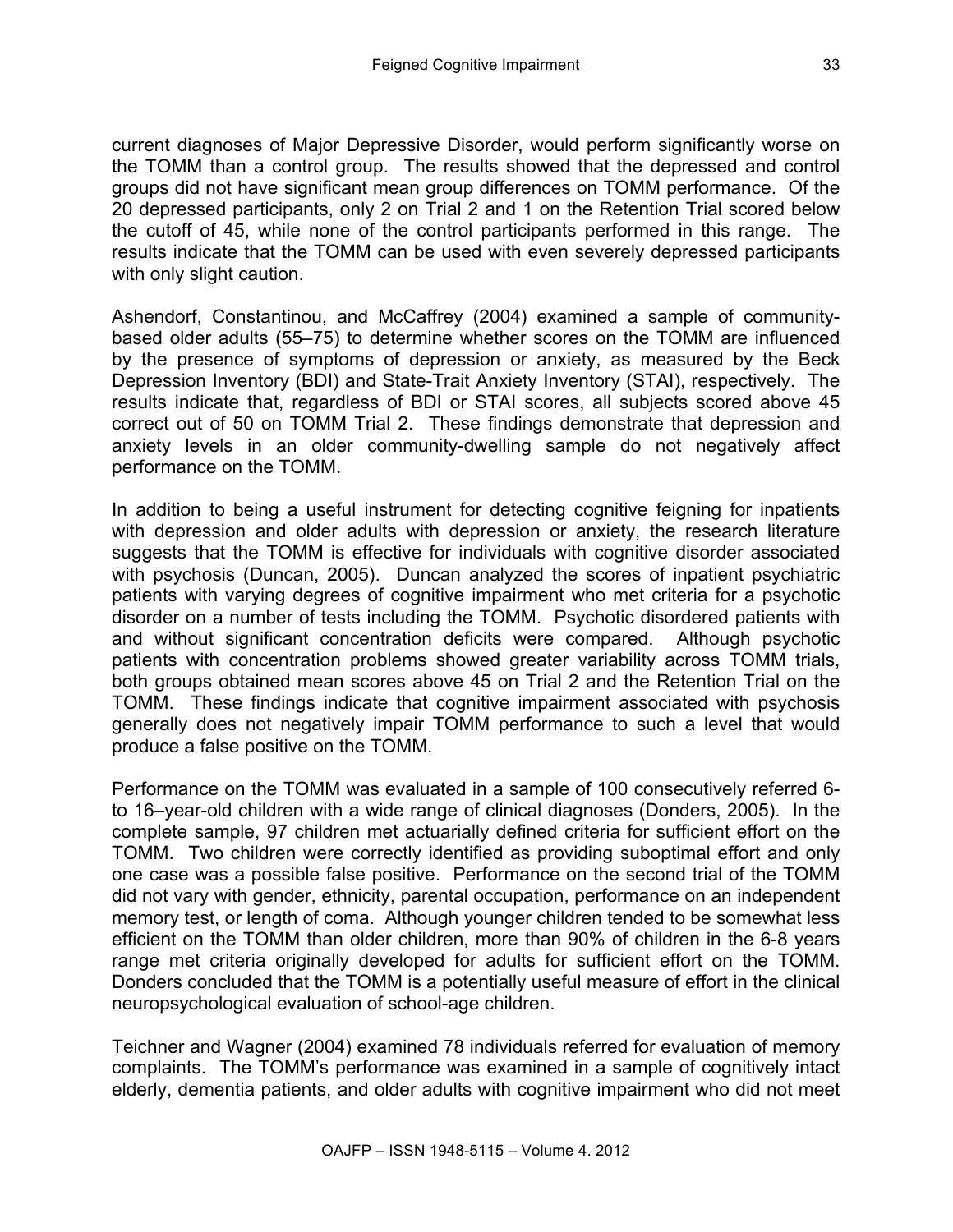diagnostic criteria for dementia. Normal and cognitively impaired individuals performed similarly on the TOMM independent of their cognitive status. The results were analogous to those documented in the TOMM test manual (Tombaugh, 1996). Of note is that the dementia group performed poorly. The results suggest that the TOMM is a useful index for detecting the malingering of memory deficits, even in patients with cognitive impairment, but only when dementia can be ruled out.

# **Applicability of the TOMM to Individuals with Dementia**

Dean, Victor, Boone, Philpott, and Hess (2008) examined archival data from 214 nonlitigating patients with dementia on 18 effort indices including the TOMM. The findings were similar to those found in prior research on effort testing in dementia. Previous specificities for demented groups on the second trial of the TOMM ranged from a high of 82% (Greve et al., 2009) to a low of 24% (Teichner & Wagner, 2004). Dean et al.'s specificity for the TOMM was 45%. Of note is that Dean et al. found that the TOMM retained greater than or equal to 90% specificity with a revised cut off of Trial 2 < 28. This finding suggested that, even in demented groups, incorrectly identifying half or less of the items is quite uncommon. Dean et al. concluded that only a minority of existing effort indicators were useful in differentiating between actual and feigned dementia when using standard cut off scores. However, Dean et al. also indicated that cut-off adjustments can be used as guidelines in interpreting effort test scores obtained in clinical practice.

Overall, the data presented by Teichner and Wagner (2004) and Dean et al. (2008) indicate that the TOMM is not a useful measure to assess test motivation for persons with dementia. Moreover, Green (2011) noted that, out of the 37 testable patients with dementia described in the test manual for the TOMM (Tombaugh, 1996), 27% failed the TOMM using the usual criterion, yielding only 73% specificity. As is the case with dementia, questions have been raised in the research literature regarding how well the TOMM works for individuals with intellectual disability.

# **Applicability of the TOMM to Individuals with Intellectual Disability**

There is little in the general literature addressing the issue of using effort measures such as the TOMM with individuals with intellectual disability. According to Marshall and Happe (2007), the validity of tests for identifying inadequate effort when the test taker may be intellectually disabled is largely unknown, as there is very limited research on the use of effort tests with those diagnosed as having intellectual disability. Victor and Boone (2007) agree that individuals with intellectual disability are typically excluded from effort-test validation samples and that great caution should be used in effort-test interpretation for individuals with intellectual disability as the likelihood of false-positive error is probably quite high.

The main problem with the TOMM as well as other effort measures with respect to their applicability to individuals with intellectual disability has to do with the potential of a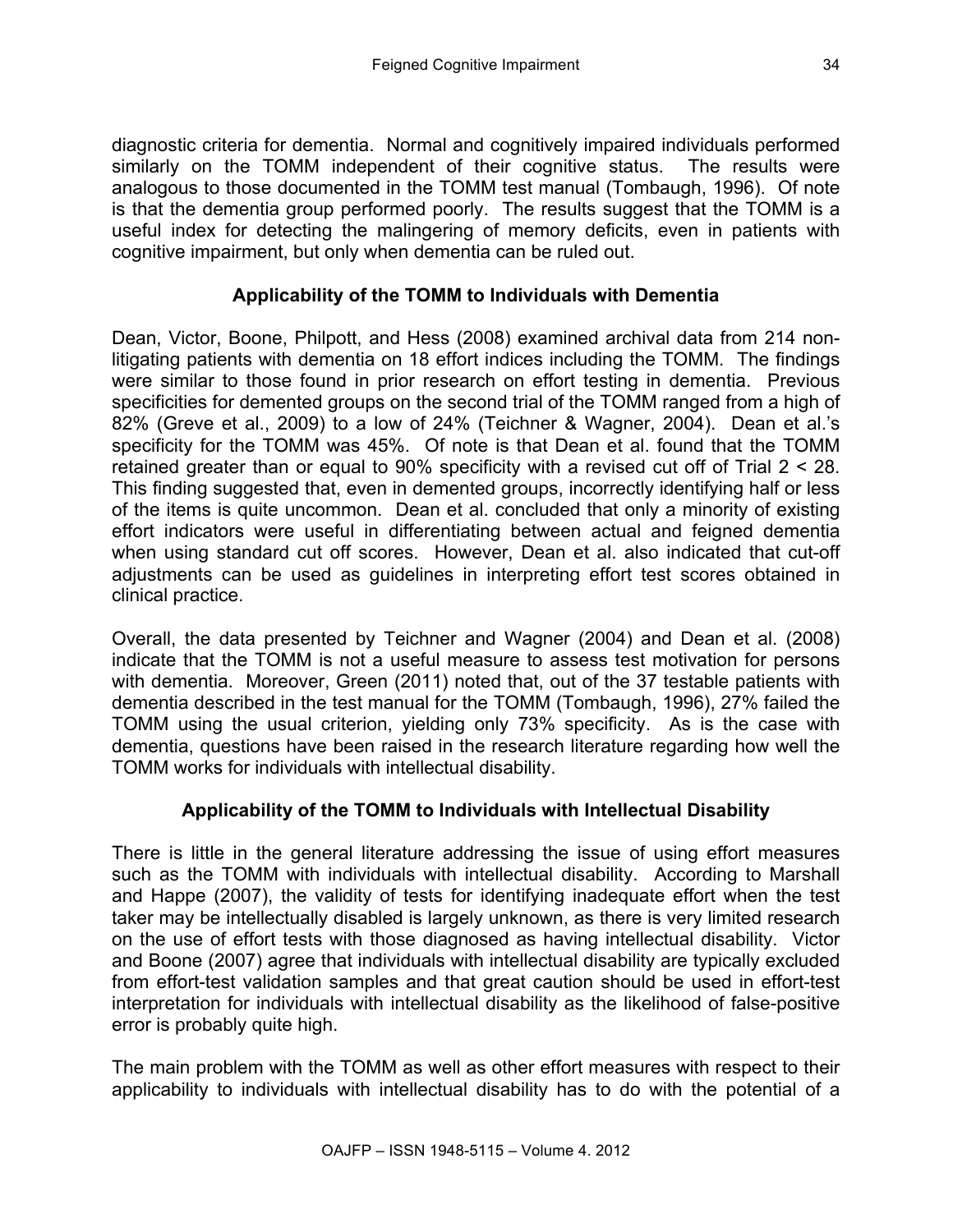false-positive identification. A false-positive identification occurs when an intellectually disabled defendant is thought to be not putting forth maximum effort on an effort test when, in fact, the defendant's poor performance is actually due to his or her cognitive impairment. As noted by Simon (2007), intellectually disabled individuals may well perform more poorly on malingering tests than do individuals of normal intelligence, even when making their best effort. Green (2011) agrees that most effort tests are limited by their low specificity in people with severe impairment, such as individuals with intellectual disability. According to Green, this means that there is a high risk of false positives in people with intellectual disability and other forms of severe impairment (e.g., dementia or other brain diseases).

Tombaugh (1997) conducted four experiments in order to establish the validity of the TOMM as an appropriate instrument in detecting individuals who exaggerate or deliberately fake memory impairment on psychological tests. The experiments also sought to establish a criterion score to assist in determining whether a person is malingering. Tombaugh concluded that the neurologically impaired individuals he studied showed exceptionally accurate scores on Trial 2 and on the Retention Trial of the TOMM regardless of age, education, or neurological dysfunction. None of the experiments, however, included individuals with intellectual disability. There is a concern, then, that a defendant involved in a pretrial forensic evaluation with an intellectual disability might score low on Trial 2 or the Retention Trial even though she or he is actually putting forth maximum effort.

A number of investigators have demonstrated that the TOMM in particular may not be appropriate for individuals with intellectual disability. Weinborn et al. (2003), for example, attempted to validate the TOMM using a differential prevalence design. In their review of Weinborn et al.'s study, Victor and Boone (2007) indicate that of the 61 study participants, 18% had intellectual disability and 15% were considered borderline intellectual functioning. Victor and Boone add that 27% of the 11 individuals in Weinborn et al.'s study with intellectual disability were misclassified by the TOMM. This finding suggests that the TOMM may not be appropriate for individuals with significant subaverage intelligence despite its applicability to other populations. Victor and Boone point out, however, that there were too few subjects in Weinborn et al.'s study to thoroughly evaluate the hypothesis that the TOMM may not be appropriate for individuals with intellectual disability.

Hurley and Deal (2006) studied a number of instruments, including the TOMM, designed to detect feigned cognitive impairment. They examined a sample of 39 individuals with varying degrees of intellectual disability. Hurley and Deal found that 41% of their sample of individuals with significant subaverage intellectual functioning scored below the cutoff for malingering (45) on Trial 2 of the TOMM. Based on these results, Hurley and Deal concluded that considerable caution should be exercised when using instruments such as the TOMM with individuals who have below-average intelligence. Similarly, in their review of instruments used to identify feigned intellectual disability, Victor and Boone (2007) concluded that the use of standard cutoffs for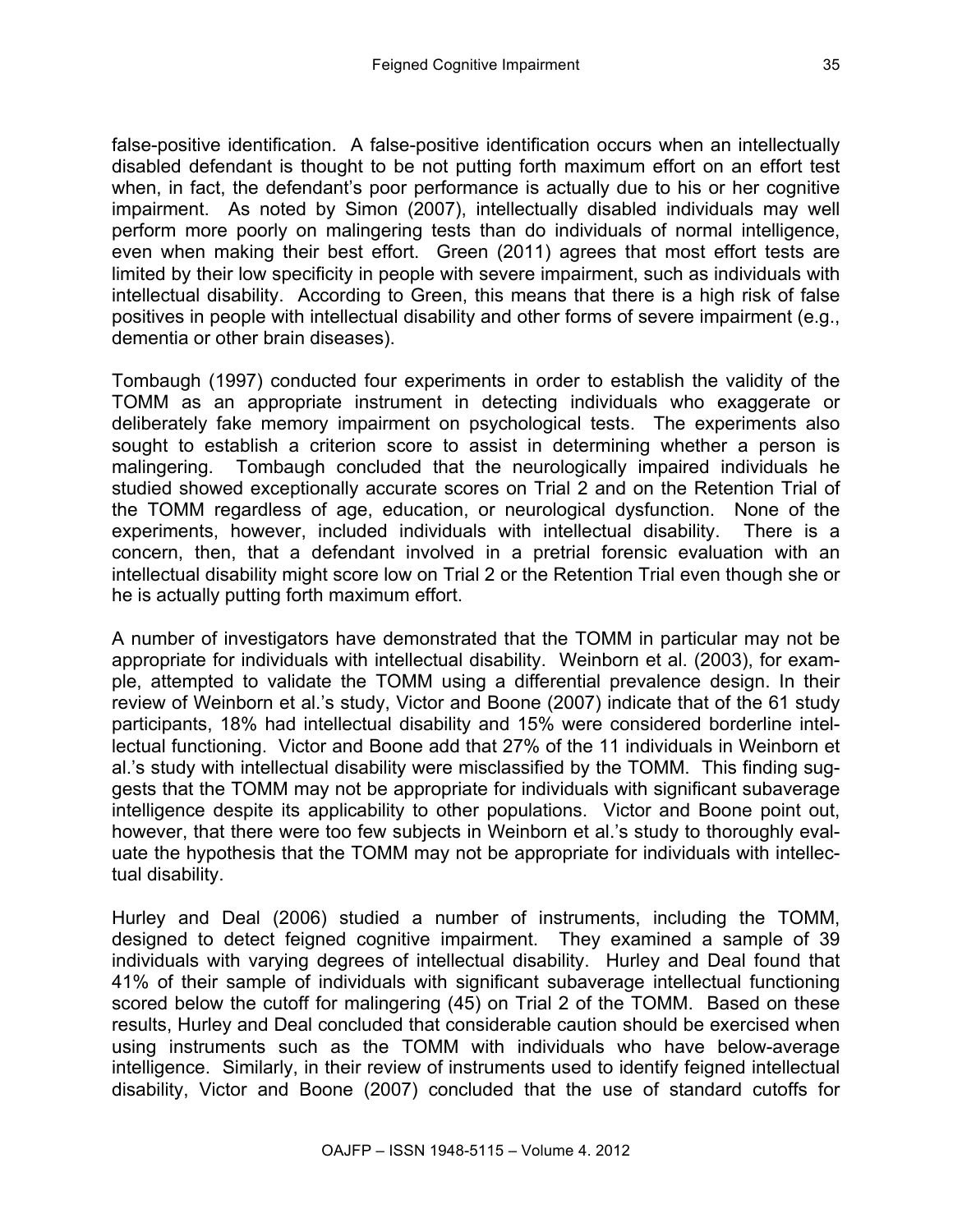instruments such as the TOMM may lead to an unacceptable rate of false-positive identifications within intellectually disabled samples.

In a study by Proto (2008), as expected, malingerers performed significantly worse than controls on the TOMM and three other malingering measures. However, Proto noted that the TOMM misidentified 36% of effortful intellectually disabled responders as potentially malingering. Thus, the results of this study support the notion that use of the TOMM Trial 2 cut-off score misclassified unacceptably high levels of intellectually disabled individuals. Weaknesses of this unpublished study are that all nonintellectually disabled participants were students attending LSU, which reduces the study's applicability to other populations. Also, the intellectually disabled group had a significantly larger proportion of African-Americans than the non-intellectually disabled group. As such, comparisons between intellectually disabled individuals and high-ability malingerers and controls cannot be fully attributable to the experimental conditions and are confounded by race. There was also a low sample size of intellectually disabled individuals, most of whom had dually-diagnosed conditions, which suggests that the intellectually disabled individuals' performance could have been confounded by their psychological disorders.

There are mixed findings in a study by Graue et al. (2007) regarding the applicability of the TOMM with intellectually disabled individuals. Utilizing the traditional cutoff score of 45, the TOMM significantly discriminated community volunteer malingerers from both community volunteer honest responders and an intellectually disabled group. Of note is that there were robust d scores for the crucial contrasts. Moreover, application of Tombaugh's recommended cutting score produced moderate hit rates, ranging from .75 for Trial 2 to .80 for the Retention Trial. The sensitivity rates were .80 for both trials and are comparable to somewhat higher than those reported in other studies. However, the specificity rate of .69 for Trial 2 is less than optimal.

Despite the aforementioned research, some studies have indicated that established TOMM cutoffs can be used with an intellectually disabled sample. Heinze and Purisch (2001), for example, examined a criminal population, many of whom had intellectual disability, who were suspected of feigning incompetence to stand trial. Although these authors found the TOMM and other effort tests to be valid in terms of their applicability to an intellectually disabled population, the specificity or rate of false-positive identifications was not examined.

Simon (2007) administered the TOMM to 21 adjudicated forensic inpatients who had been diagnosed with intellectual disability. The participants attained a mean score of 48.7 on Trial 2, with only 1 participant scoring below the standard cutoff for malingering. The participants attained a mean score of 49.4 on the Retention Trial, with no participants falling below the cutoff for malingering. According to Simon, the results of his study indicate that mildly intellectually disabled forensic patients can perform well on the TOMM. The specificity rate was 95.2% for Trial 2 and 100% for the Retention Trial.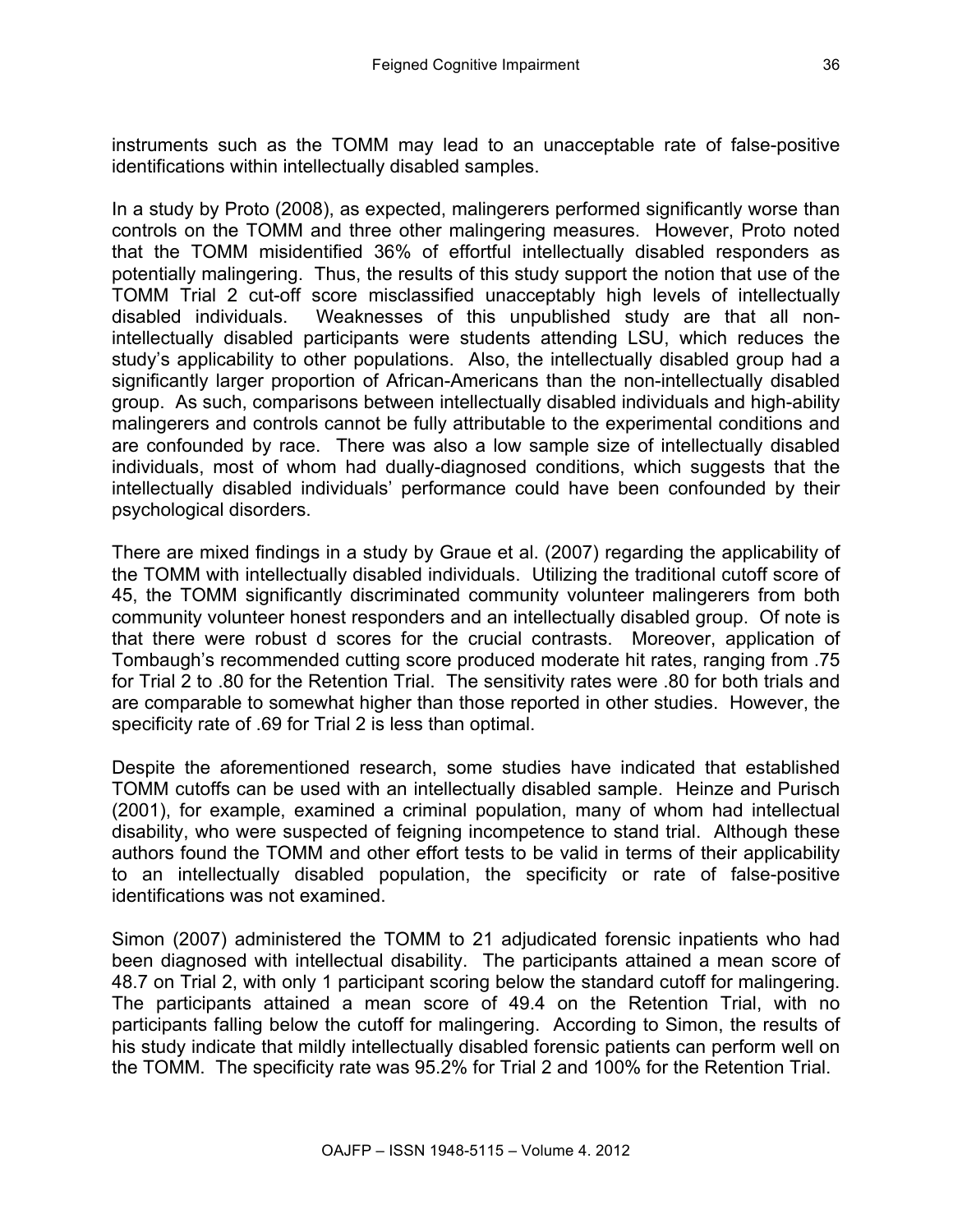Some weaknesses associated with Simon's (2007) investigation include the small sample size and that Simon did not report the TOMM's sensitivity rate. Moreover, the subjects involved in Simon's research had already been adjudicated. Thus, it is unclear the extent to which these research findings can be generalized to intellectually disabled defendants with active charges. It may be that selection bias was the determining factor in Simon's (2007) findings. A peer reviewer noted that, because the intellectually disabled patients in Simon's research were preselected to be competent (adjudicated), this decreases the likelihood that they would fail any cognitive measure.

Simon (2007) specifically mentioned that his findings are discrepant from the aforementioned study by Hurley and Deal (2006). According to Simon, one of the reasons for the discrepancy in these two investigations may have been that, in Hurley and Deal's study, the participants all resided in residential facilities for the intellectually disabled. However, in Simon's study, the participants were living in the community prior to their arrests. Simon postulated that there may be some intrinsic differences in intellectually disabled individuals who require residential care versus those that have the skills necessary to live in the community. Moreover, even though Simon's participants were told the test results would be used only for research purposes, Simon hypothesized that many may have believed that a good performance would be viewed positively by their treatment team. Simon also indicated that Hurley and Deal administered a battery of four malingering tests, which took as long as two hours to administer, whereas in his study only the TOMM was administered. Hurley and Deal's subjects' TOMM performance, then, might have been impacted by fatigue.

# **Use of Alternate Cut Scores**

As noted, the problem with the TOMM and many other commonly used effort measures is the risk of false identification of intellectually disabled individuals as not putting forth maximum effort when they have actually tried their best. Victor and Boone (2007) reviewed the validity of using standard measures of effort with individuals with intellectual disability. A number of studies (e.g., Goldberg & Miller, 1986; Hayes, Hale, & Gouvier, 1997; Hayes, Hale, & Gouvier, 1998; Hurley & Deal, 2006; Reznick, 2005) have called into question the validity of using standard cutoffs for individuals with intellectual disability for the Rey 15-Item Test (Rey, 1964). Victor and Boone indicated that the use of standard cutoffs for most effort measures may lead to an unacceptable rate of false-positive identifications within samples of individuals with intellectual disability.

Marshall and Happe (2007) reported that it would not be surprising if the currently established cutoff scores on commonly used effort tests such as the TOMM were not valid. According to Marshall and Happe, the kinds of cognitive deficits commonly found in individuals with intellectual disability, such as deficits in attention, short-term memory, sequential processing, executive functions, and working memory, are very apt to adversely affect performance on many of these effort tests. For example, Marshall and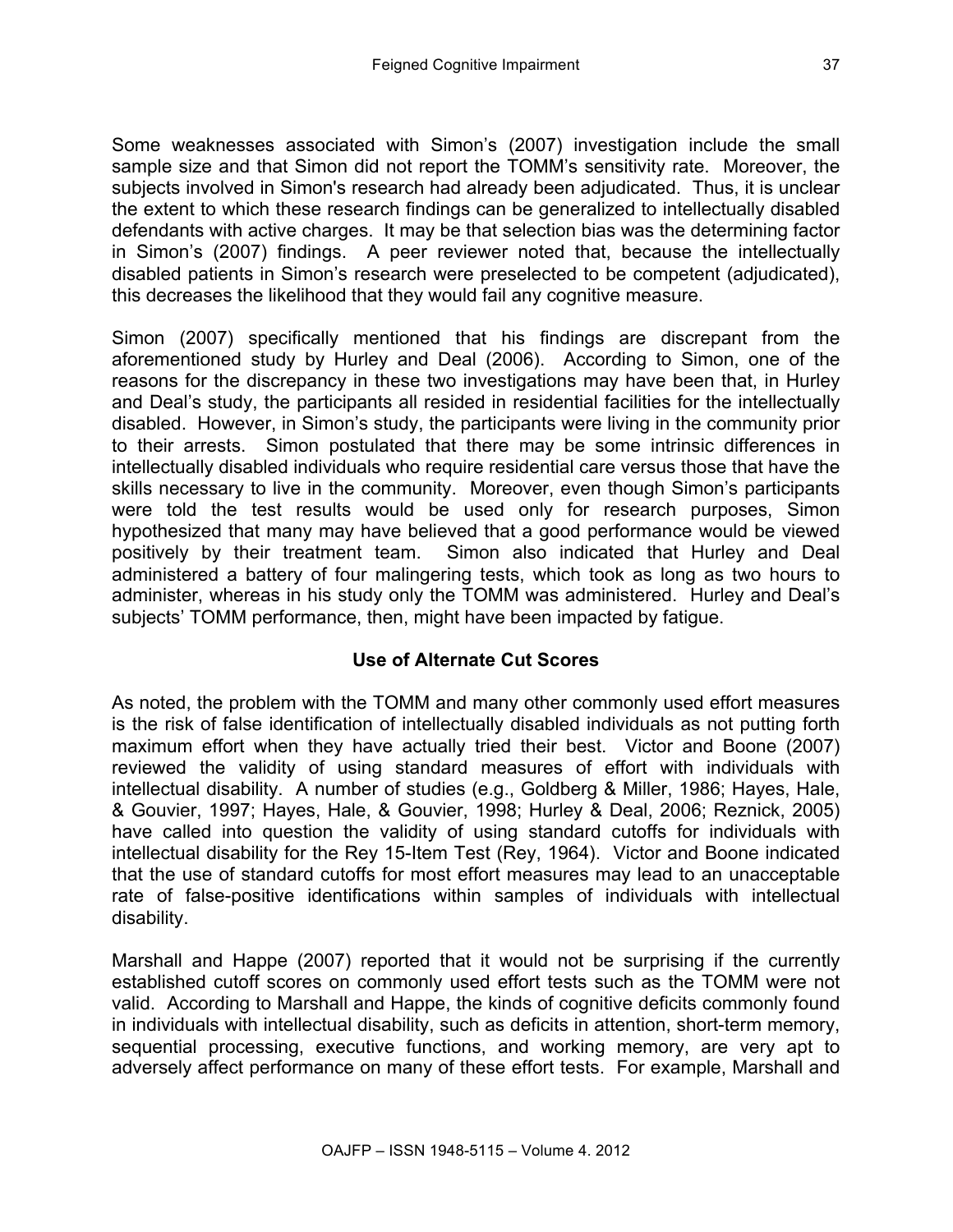Happe lowered the cutoff for the Rey 15-Item Test to < 3. However, this still incorrectly classified 17% of their intellectually disabled sample.

As a possible solution to the problem of false-positive identification, some researchers have proposed using alternative cut scores on effort tests. Theoretically, lowering an effort test's cut score would make the test easier to "pass," thus lowering the risk of an intellectually disabled person being falsely identified as not putting forth maximum effort when the individual was, in fact, trying his or her best. Based upon the aforementioned high false-positive rates among intellectually disabled individuals who are administered the TOMM, Hurley and Deal (2006) suggested using data from individuals with intellectual disability to determine cut scores for detecting feigning of an intellectual disability.

Graue et al. (2007) followed Hurley and Deal's (2006) recommendation by identifying alternative cut scores for individuals with intellectual disability. A review of the data indicated the same revised cut score (30) for both Trial 2 and the Retention Trial for the TOMM. Application of this cut score resulted in sensitivities of .56 for Trial 2 and .60 for the Retention Trial, with specificity at .96 for both trials and hit rates of .80 & .82, respectively. Given their small sample size, Graue et al. recommended that their results be cross-validated using known-groups methodologies.

Shandera et al. (2010) examined the TOMM and a number of other measures of effort with a sample of individuals with intellectual disability. On the basis of the TOMM's standard cut score of 45, specificity rates were .88 for Trial 2 and .92 for the Retention Trial. As was the case in Graue et al.'s (2007) research, in Shandera et al.'s study the TOMM again significantly discriminated community volunteer malingerers from community volunteer honest responders and an intellectually disabled group. Moreover, there were robust d scores for the crucial contrasts. Shandera et al. also cross validated the aforementioned study by Graue et al. using a modified cut score of 30 and found even better specificity. Unfortunately, the sensitivity rate of .24 (Trial 2) and .20 (Retention Trial) for the revised cut score are less than optimal. The fact that the intellectually disabled group had only 24 participants represents an important limitation of Shandera et al.'s study.

The research by Graue et al. (2007) and Shandera et al. (2010) suggests, then, that lowering the cut score of the TOMM from 45 to 30 decreased the number of false positive identifications. However, doing so reduced the TOMM's ability to correctly identify intellectually disabled individuals who are actually not putting forth their best effort.

# **Cut Scores as General Guidelines**

In an article concerning experiments to validate the TOMM, Tombaugh (1997) indicated that in making a diagnosis of malingering, the criterion score should not be regarded as a rigid or fixed cutoff. Instead, Tombaugh suggested that the criterion score should be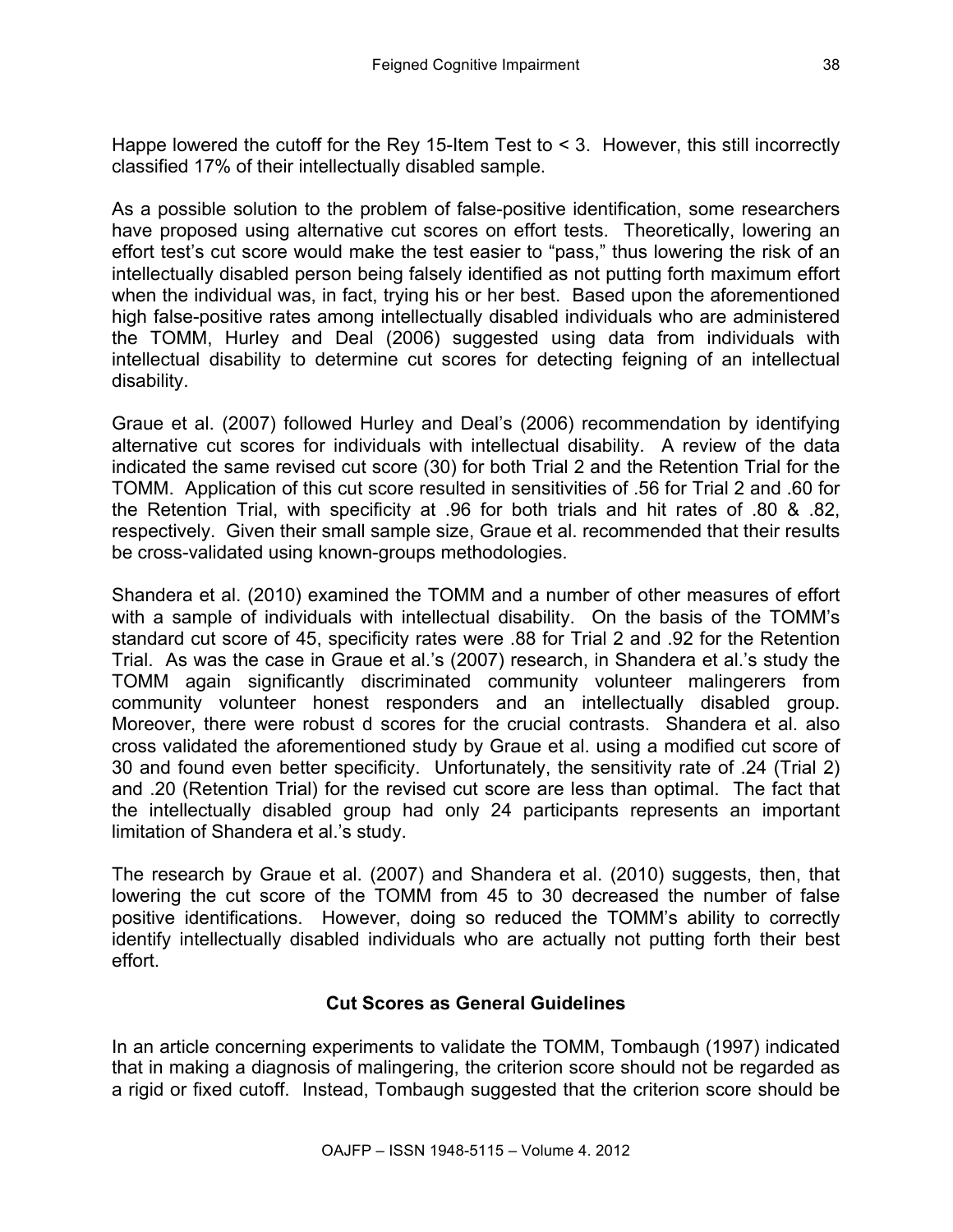viewed as a guideline, with the likelihood of malingering increasing as the score deviates further from the normative baseline for each diagnostic group. According to Tombaugh, although a low score on the TOMM may play a critical role in determining whether the results from a neurological assessment represent an individual's optimal level of performance, the diagnosis of malingering should never be made exclusively on the basis of a test score.

Marshall and Happe (2007) also warn against depending too much on test scores in the assessment of malingering. Other sources of information that should be considered include observed behaviors in testing and in the community, reliable information from collateral informants, and documented medical, occupational, and educational background history. As noted, research by Graue et al. (2007), which was crossvalidated by Shandera et al. (2010), lends empirical support to Tombaugh's (1997) admonition against strict adherence to cutoff scores in the determination of cognitive malingering. These studies underscore the importance of being cautious in making broad conclusions about cognitive malingering for TOMM scores, particularly when examining individuals with intellectual disability. With this population, it is especially important for forensic clinicians to make use of multiple sources of data in the assessment of cognitive malingering.

## **Conclusions**

Forensic clinicians who choose not to administer effort testing or other means of objectively examining feigned cognitive impairment place themselves at risk of making preventable mistakes in their conclusions and interpretations. In general, forensic examiners should not assume that defendants who claim to have neurocognitive dysfunction are not feigning. One way to reduce inaccuracies in the identification of feigned cognitive impairment in forensic evaluations is to regularly administer effort tests such as the TOMM. Such tests are important tools that forensic examiners should consider administering given the aforementioned prevalence rates of feigned cognitive impairment among individuals evaluated in forensic settings.

Although assessing feigned cognitive impairment in forensic settings is warranted, the current research review indicates that there are no effort tests that have been specifically designed to examine a lack of effort in individuals with intellectual disability. The TOMM is an instrument that has been established as an effective means of identifying a lack of effort in certain populations, but the applicability of this measure to individuals with intellectual disability has been questioned in the literature. As noted, the problem with the TOMM and many other effort tests used by forensic clinicians is that an unacceptably large number of intellectually disabled individuals are being falsely identified as not putting forth maximum effort when they are actually trying their best.

The floor effect in statistics refers to when data cannot take on a value lower than some particular number, called the floor (Everitt, 2002). A ceiling effect is when all participants reach the high end of the distribution (Pedhazur & Schmelkin, 1991).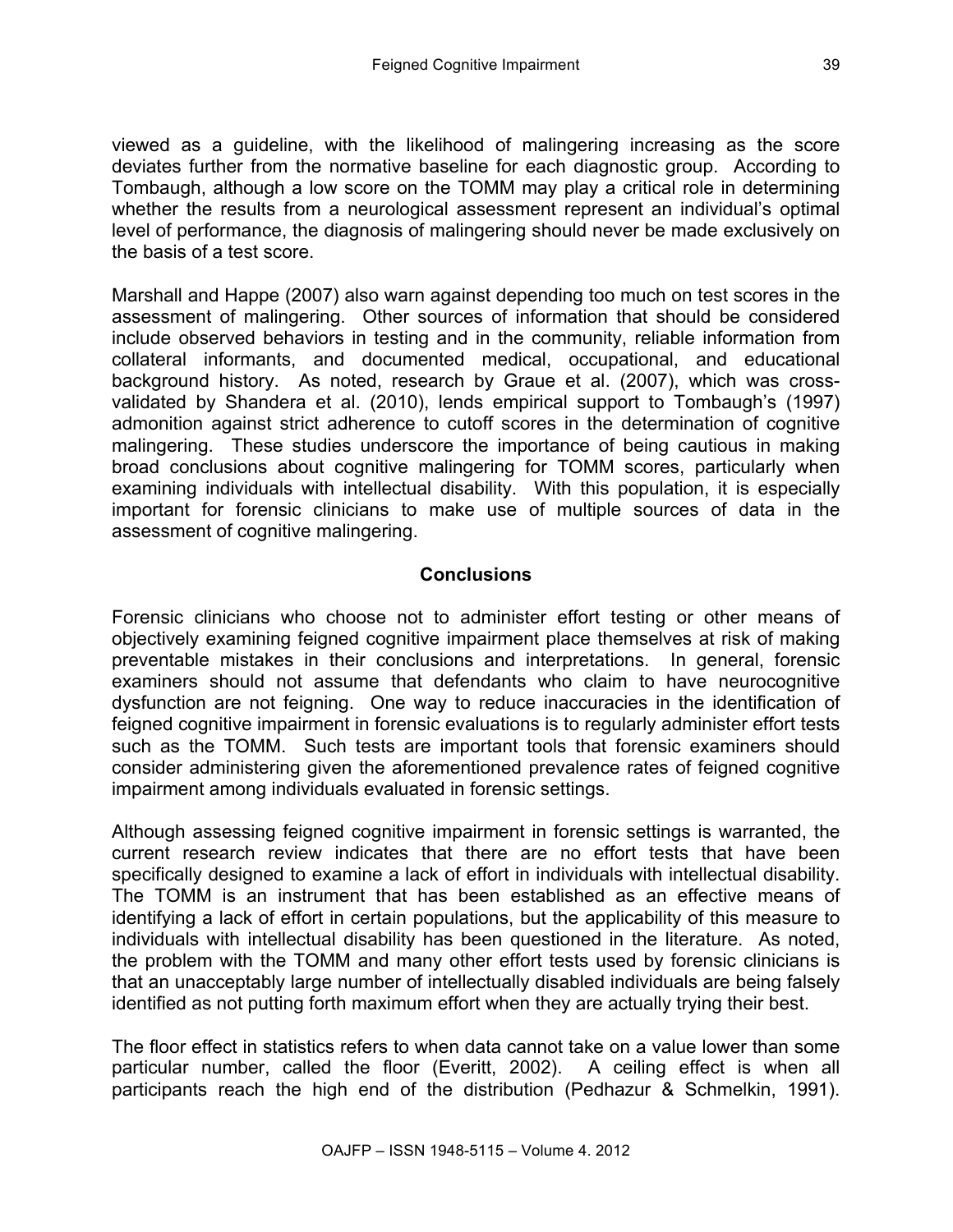Because of the floor effect, the absence of differences between individuals not putting forth maximum effort and those who are intellectually disabled on a measure like the TOMM may result from limits in the range of scores obtained on that measure (Kazdin, 1992). As noted by a peer reviewer, the most plausible explanation for why tests like the TOMM have too many false positives is that the floor of the test is too high, which results in a compressed distribution. The TOMM, in other words, is relatively difficult for individuals with intellectual disability. It is possible that differences between individuals not putting forth maximum effort and intellectually disabled individuals would be evident if the TOMM permitted a greater spread of scores.

Given the mixed findings in the research concerning using the TOMM with individuals who have intellectual disability, one option is to simply not administer this instrument or other effort tests to this population of defendants. This approach may reduce the chances of falsely identifying intellectually disabled defendants who appear to be feigning but who are actually putting forth maximum effort. However, an important disadvantage of not administering the TOMM is that despite the mixed research concerning the usefulness of this instrument with individuals who are intellectually disabled, scores that are equal to or exceed this cutoff can still provide important information to the forensic clinician.

When examinees earn scores at or above the cutoff of 45 on a floor-effect test such as the TOMM, it cannot be concluded that they displayed good effort, but only that they did not display bad effort (Faust & Ackley, 1998). Based on the available research, it appears prudent to conclude that intellectually disabled defendants who score at 45 or higher on the TOMM have not displayed poor effort on this instrument. Based on this information, it would be tempting to make the broader conclusion that the defendant must not be exhibiting poor effort on questions concerning legal matters. However, a peer reviewer noted that even though there is likely to be a correlation, a lack of poor effort on the TOMM does not necessary imply a lack of poor effort on a test of legal knowledge. Nonetheless, the finding of a lack of poor effort on the TOMM provides useful information in forming hypotheses regarding the defendant's effort when asked questions about legal information.

Another reason forensic clinicians may want to consider administering an effort test such as the TOMM to intellectually disabled defendants is because the reviewed research suggests that scores that fall below chance responding appear likely to indicate a lack of effort even among individuals with intellectual disability (see Dean et al., 2008). Based upon the reviewed literature, it appears appropriate for forensic examiners to conclude that intellectually disabled defendants who score below 18 on the TOMM are probably not answering honestly. Tombaugh (1997) indicated that any score of lower than 25 represents below-chance performance and implies that the person actually knew some of the pictures were correct but intentionally picked the incorrect picture. In the TOMM manual, Tombaugh (1996) indicated that application of the binomial distribution shows that the 95% confidence interval for chance performance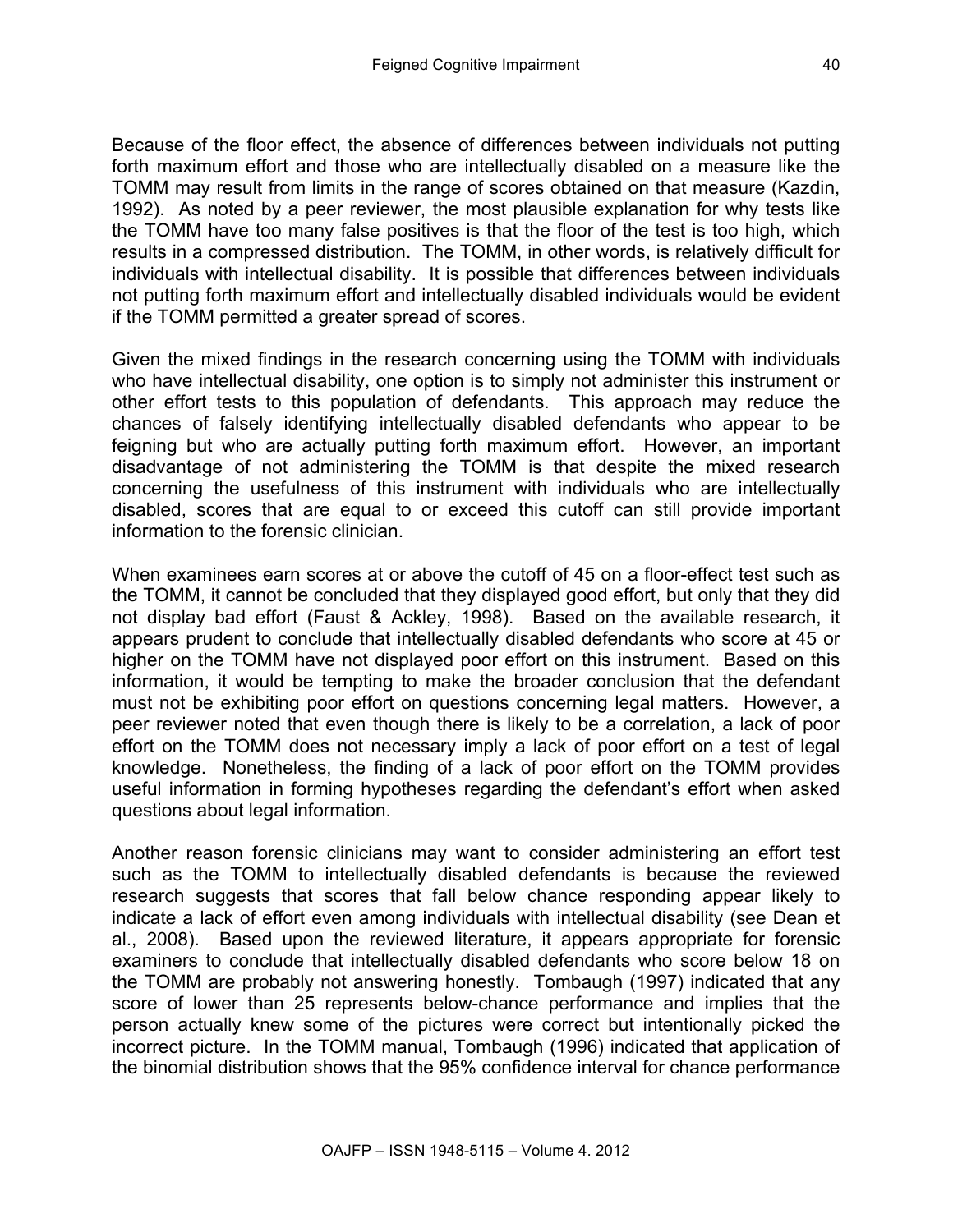on the TOMM ranges from 18 to 32. Thus, scores below 18 are unlikely to occur by chance.

As noted, Graue et al. (2007) and Shandera et al. (2010) suggested a new TOMM cutoff score of 30 for Trial 2 and the Retention Trial. This new cutoff score had high specificity even though there was a decrease in sensitivity. Based on Graue et al. and Shandera et al.'s research, intellectually disabled defendants who score below 30 on Trial 2 or the Retention Trial are likely putting forth inadequate effort.

The sample sizes in Graue et al. (2007) and Shandera et al.'s (2010) studies are relatively small and more cross validation with larger samples of individuals with intellectual disability is needed. Despite this caveat, when administering the TOMM to an intellectually disabled defendant, taking into account Graue et al. and Shandera et al.'s revised cut score enables the forensic examiner to make a more informed decision regarding the defendant's effort level.

The available research, then, provides forensic examiners with guidelines regarding the interpretation of TOMM scores at 45 and above, below 18, and between 18 and 29. However, there are an unacceptably high number of potential false positive identifications of a lack of effort when defendants obtain TOMM scores from 30 to 44. Given this state of affairs, it would appear prudent to conclude that a defendant's level of effort is indeterminate when his or her TOMM score is from 30 to 44.

Forensic examiners should always consider relevant collateral data regardless of the nature of the defendant's intellectual deficits. However, based on the current literature review, when examining intellectually disabled defendants, collateral data such as prior intellectual testing scores, educational history, and other relevant information as pointed out by Marshall and Happe (2007) is particularly important in order to make accurate conclusions about the defendant's level of effort.

Salekin and Doane (2009) indicated that historical factors should play a critical role in the assessment of feigned intellectual disability because, unlike many disorders, intellectual disability does not have a sudden onset. According to these authors, by definition, intellectual disability is a condition that begins during the developmental period and persists into adulthood. Thus, most individuals will show signs of the disorder prior to age 18. Collateral data from multiple sources can assist the forensic examiner in making more accurate determinations regarding the progression of a defendant's intellectual disability.

Until recently, no effort tests were available that have been extensively validated on intellectually disabled individuals. New research, however, suggests some promising results regarding alternative effort testing instruments for individuals with intellectual disability. As noted in the current literature review, Green et al. (2012) suggested that intellectually disabled individuals rarely fail the easy subtests on newer effort measures such as the WMT, MSVT and NV-MSVT. These instruments appear to be easy enough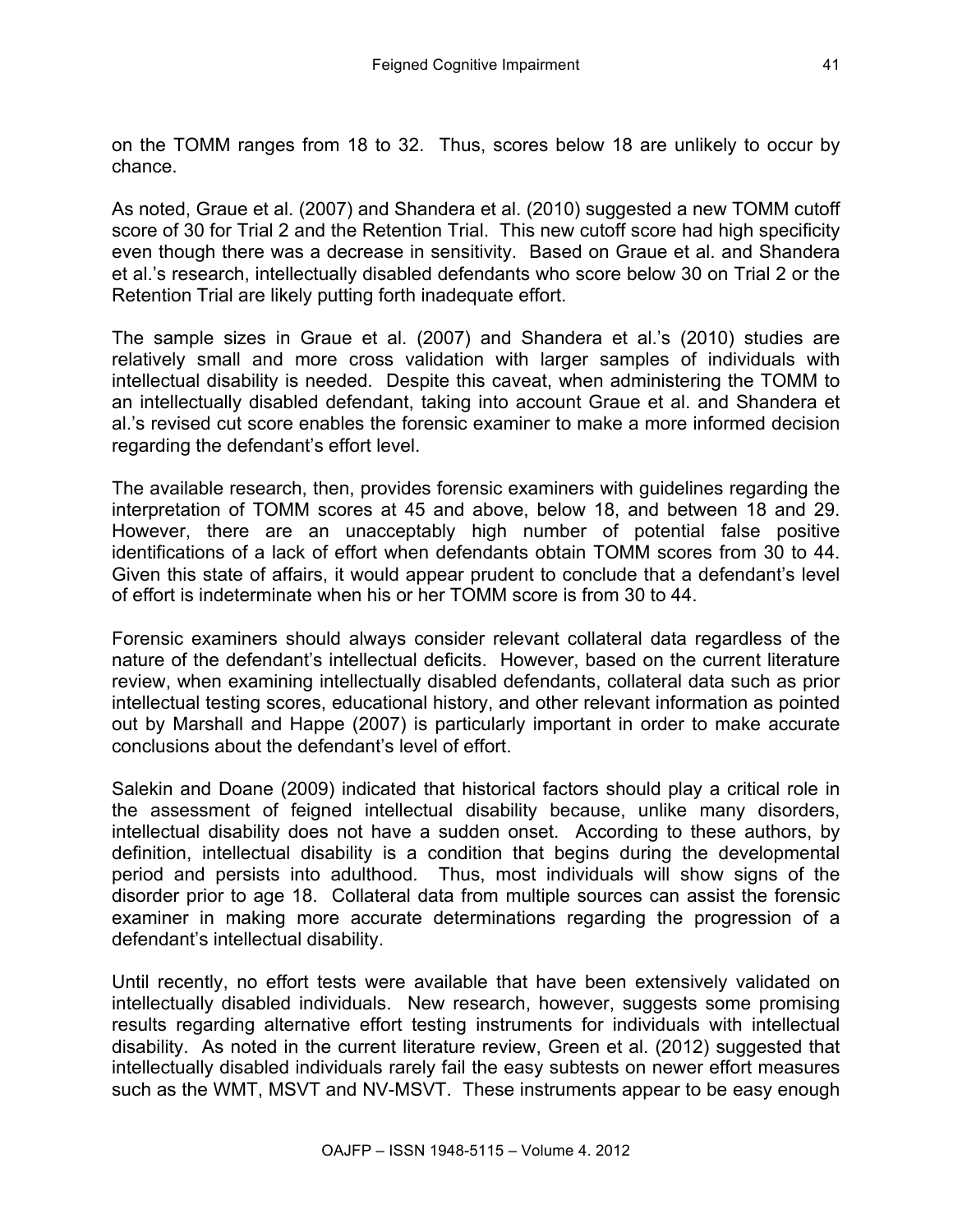such that intellectually disabled individuals usually do quite well. Based upon the aforementioned issues concerning the low number of actual mentally retarded individuals who were examined in Green et al.'s studies, however, additional research is needed to determine if the findings by Green et al. can be replicated.

Based on the information presented in this review of the literature on the TOMM, when a defendant involved in a forensic evaluation has an intellectual disability, the following steps are recommended to assess whether or not the person is putting forth inadequate effort:

- 1. Administer the TOMM.
- 2. Interpret TOMM scores on Trial 2 or the Retention Trial for individuals with known or suspected intellectual disability in the following manner:
	- 45 or above  $\rightarrow$  inadequate effort unlikely
	- 30 to 44  $\rightarrow$  indeterminate
	- 18 to 29  $\rightarrow$  inadequate effort strongly suspected<br>• 0 to 17  $\rightarrow$  inadequate effort very likely
	- $\rightarrow$  inadequate effort very likely
- 3. Avoid strict adherence to cutoff scores when interpreting results from effort tests such as the TOMM.
- 4. Particularly in cases when the TOMM Trial 2 or Retention Trial score is in the indeterminate range, consider administering one or more of the alternative effort instruments mentioned in this article that have recently been validated on intellectually disabled populations.
- 5. Through interviews and pertinent collateral data, identify whether or not the defendant's cognitive deficits emerged before age 18.
- 6. Make a determination of malingering based on a variety of sources including effort testing and relevant collateral information.
- 7. Carefully communicate the defendant's testing results to the court, taking into account the defendant's status as an intellectually disabled individual.

Making use of these guidelines will assist forensic clinicians in better serving courts by improving the accuracy of interpretations of effort test scores for individuals with intellectual disability.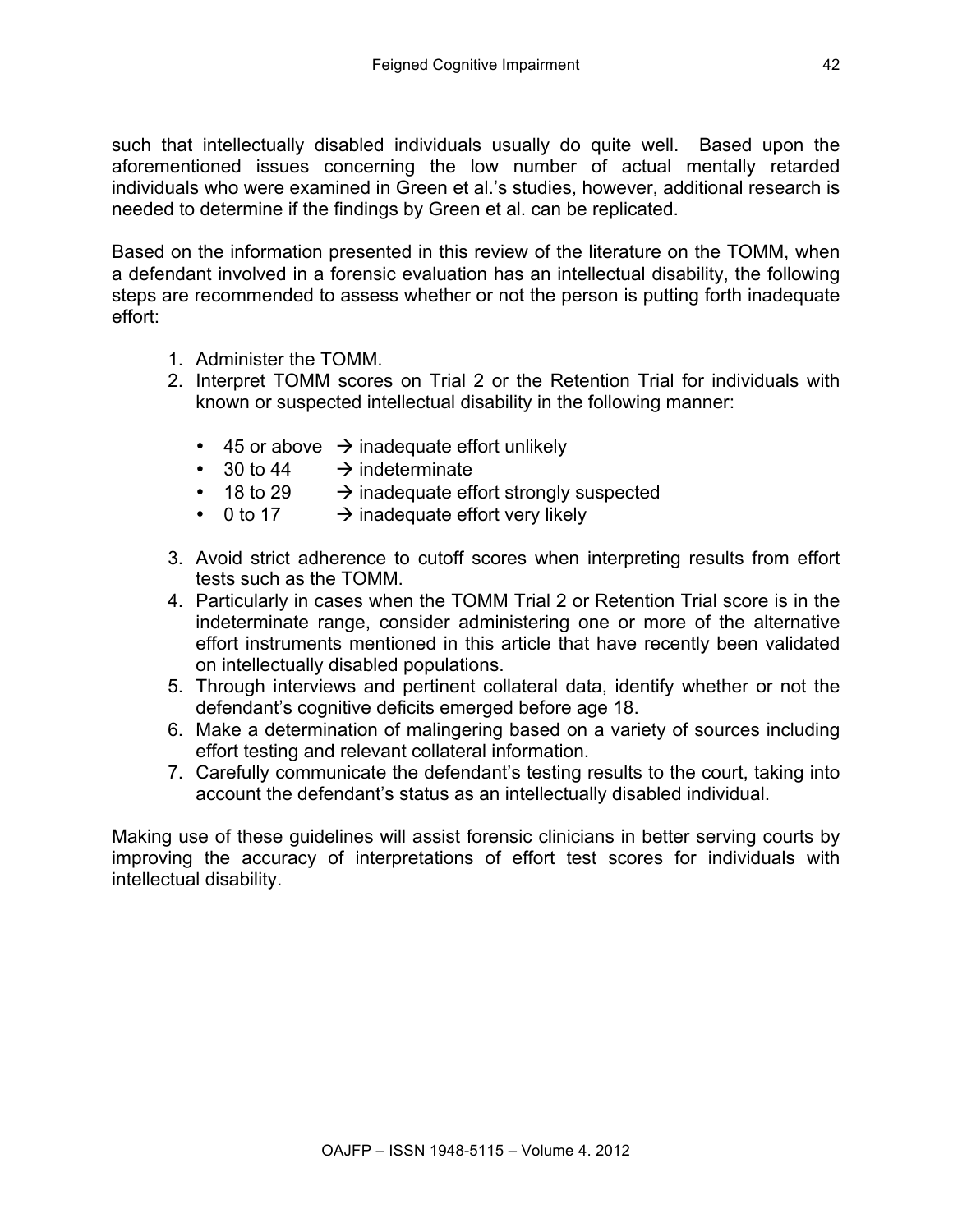#### **Acknowledgements**

I want to thank my wife, Dorothy Ray, for her steady support. I also appreciate information provided by Paul Green, Richard Frederick, and Gregg Nigl. The views expressed in this article are those of the author and do not necessarily reflect the position or policy of the Department of Veterans Affairs or the United States government.

Received January 22, 2012; revision submitted July 28, 2012; accepted July 30, 2012

43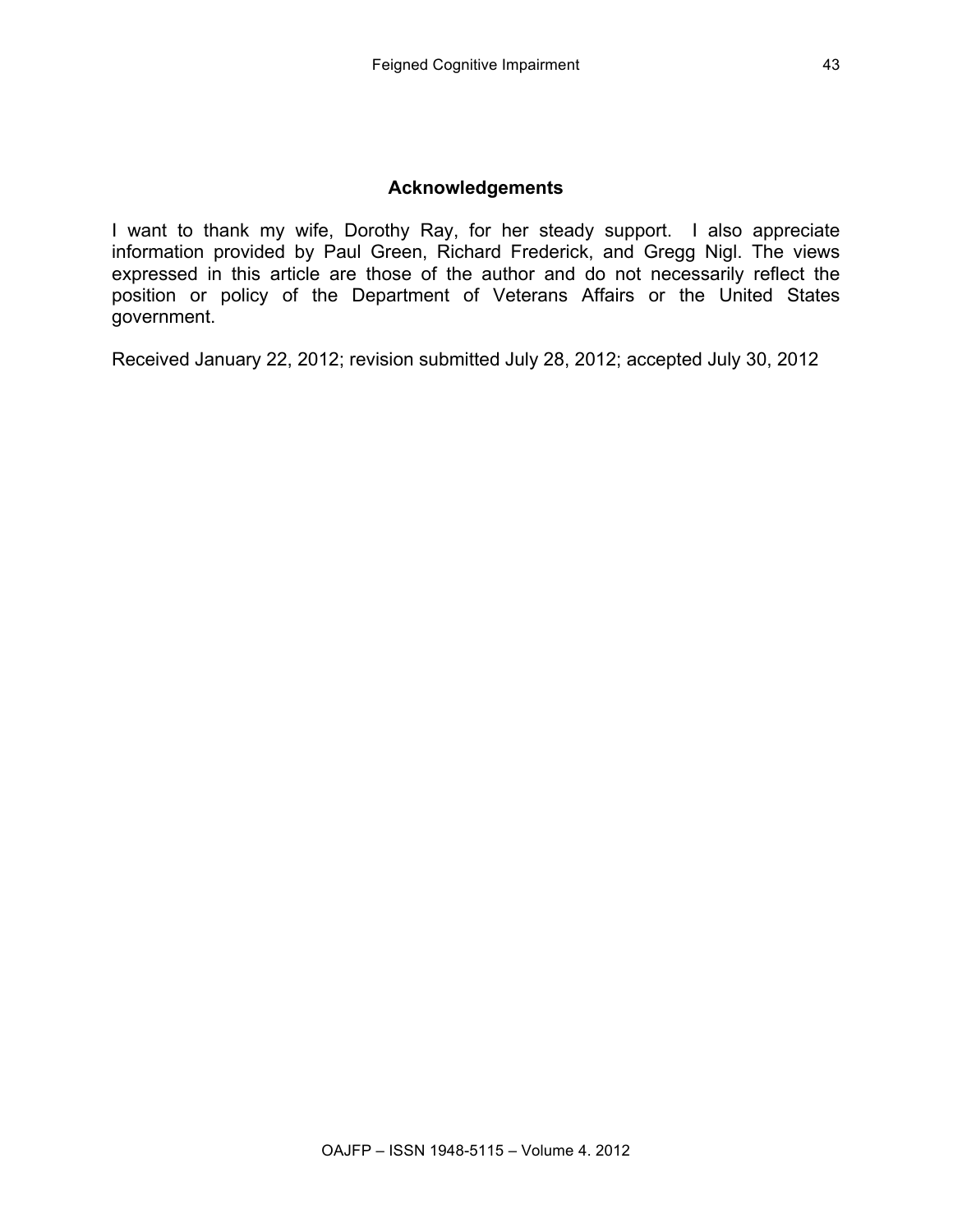## **References**

- American Psychiatric Association. (2000). *Diagnostic and statistical manual of mental*  disorders (4<sup>th</sup> ed., text rev.). Washington, DC: Author.
- Ardolf, B. R., Denney, R. L., & Houston, C. M. (2007). Base rates of negative response bias and malingered neurocognitive dysfunction among criminal defendants referred for neuropsychological evaluation. *The Clinical Neuropsychologist, 21*, 899-916. doi: 10.1080/13825580600966391
- Ashendorf, L., Constantinou, M., & McCaffrey, R. J. (2004). The effect of depression and anxiety on the TOMM in community-dwelling older adults. *Archives of Clinical Neuropsychology*, *19*, 125–130.
- Blaskewitz, N., Merten, T., & Kathmann, N. (2008). Performance of children on symptom validity tests: TOMM, MSVT, and FIT. *Archives of Clinical Neuropsychology, 23*, 379-391. doi:10.1016/j.acn.2008.01.008
- Boone, K. B. (Ed.). (2007). *Assessment of feigned cognitive impairment: A neuropsychological perspective.* New York, NY: Guilford Press.
- Brockhaus, R. & Merten, T. (2004). Neuropsychological assessment of suboptimal performance: The Word Memory Test. *Der Nervenarzt, 75*, 882-887. doi: 10.1007/s00115-003-1593-4
- Bush, S. S., Ruff, R. M., Troster, A., Barth, J., Koffler, S. P., Pliskin, N. H., . . . Silver, C. H. (2005). NAN position paper: Symptom validity assessment: Practice issues and medical necessity. *Archives of Clinical Neuropsychology, 20*, 419–426. doi:10.1016/j.acn.2008.04.001
- Carone, D. (2008). Children with moderate/severe brain damage/dysfunction outperform adults with mild to no brain damage on the Medical Symptom Validity Test. *Brain Injury, 22*, 960-971. doi: 10.1080/02699050903133962
- D'Amato, C. P., & Denney, R. L. (2008). The diagnostic utility of the Rarely Missed Index of the Wechsler Memory Scale-Third Edition in detecting response bias in an adult male incarcerated setting. *Archives of Clinical Neuropsychology, 23*, 553–561. doi:10.1016/j.acn.2008.05.007
- Dean, A. C., Victor, T. L., Boone, K. B., Philpott, L. M., & Hess, R. A. (2008). Dementia and effort test performance. *The Clinical Neuropsychologist, 23*, 133-152. doi: 10.1080/13854040701819050
- Delain, S. L., Stafford, K. P., & Ben-Porath, Y. S. (2003). Use of the TOMM in a criminal court forensic assessment setting. *Assessment*, *10*, 370–381. doi: 10.1177/1073191103259156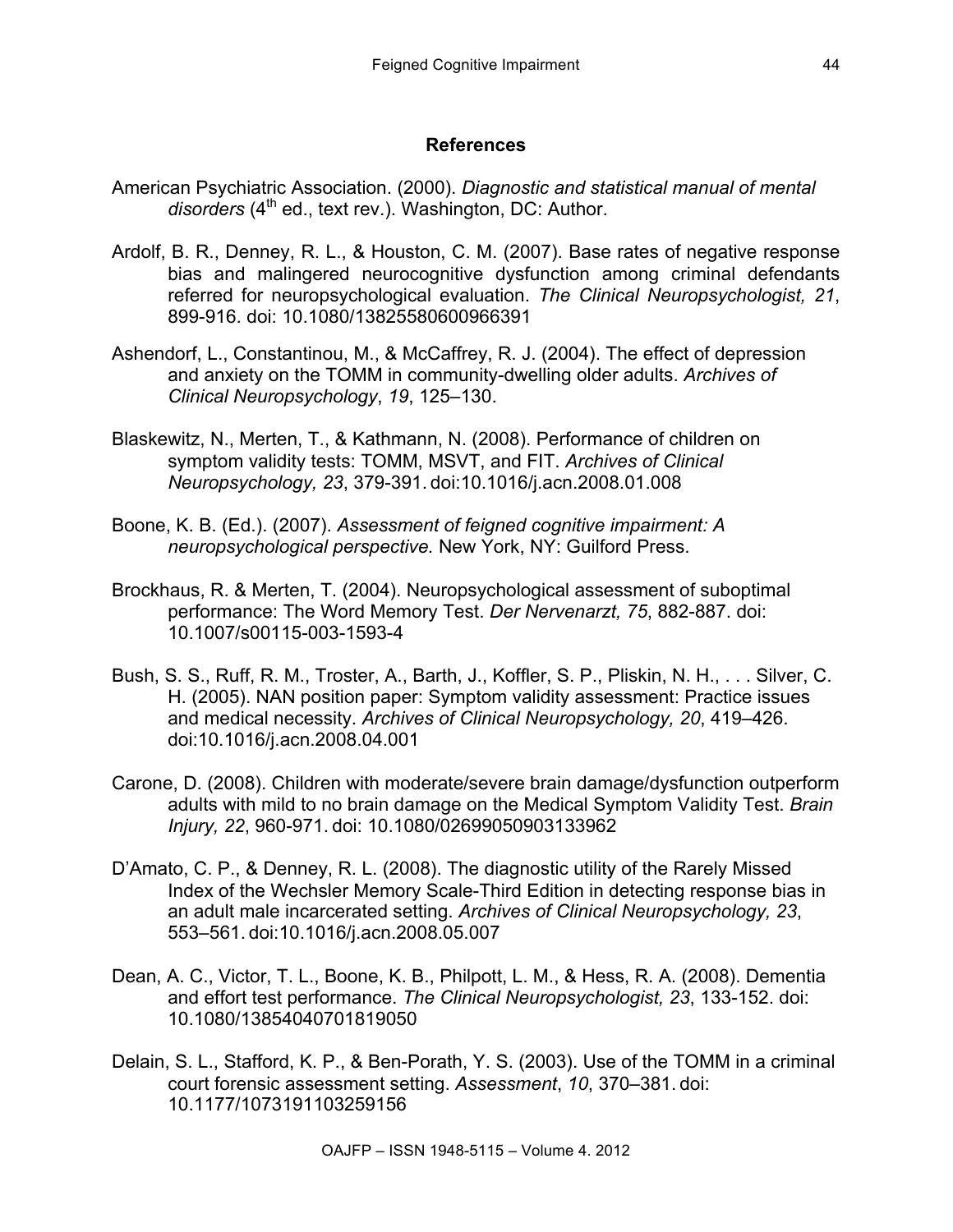- Donders, J. (2005). Performance on the Test of Memory Malingering in a mixed pediatric sample. *Child Neuropsychology (Neuropsychology, Development and Cognition: Section C), 11*, 221-227. doi: 10.1080/09297040490917298
- Duncan, A. (2005). The impact of cognitive and psychiatric impairment of psychotic disorders on the Test of Memory Malingering. *Assessment, 12*, 123-129. doi: 10.1177/1073191105275512
- Everitt, B. S. (2002). *The Cambridge dictionary of statistics* (2nd ed). Cambridge: Cambridge University Press.
- Faust, D., & Ackley, M. A. (1998). Did you think it was going to be easy? Some methodological suggestions for the investigation and development of malingering detection techniques (pp. 1-54). In C. R. Reynolds (Ed.). *Detection of Malingering During Head Injury Litigation*. New York: Plenum.
- Frederick, R. I. (1997). *Validity Indicator Profile manual*. NCS Assessments, Minnetonka, MN.
- Frederick, R. I. (2003). Review of the Validity Indicator Profile. *Journal of Forensic Neuropsychology,* 2, 125-145. doi: 10.1300/J151v02n03\_06
- Goldberg, J. O., & Miller, H. R. (1986). Performance of psychiatric inpatients and intellectually deficient individuals on a task that assesses the validity of memory complaints. *Journal of Clinical Psychology, Vol 42*, 792-795. doi: 10.1002/1097- 4679(198609)42:5<792::AID-JCLP2270420519>3.0.CO;2-8
- Graue, L. O., Berry, D. T. R., Clark, J. A., Sollman, M. J., Cardi, M., Hopkins, J., & Werline, D. (2007). Identification of feigned mental retardation using the new generation of malingered detection instruments: Preliminary findings. *Clinical Neuropsychologist, 21*, 921-942. doi: 10.1080/13854040600932137
- Green, P. (2003). *Word Memory Test for Windows: User's manual and program*. Edmonton, Alberta, Canada: Author. (Revised 2005).
- Green, P. (2004). *Test manual for the Medical Symptom Validity Test*. Edmonton: Green's Publishing.
- Green, P. (2007). Spoiled for choice: Making comparisons between forced-choice effort tests. In K. B. Boone (Ed.) *Assessment of feigned cognitive impairment: A neuropsychological perspective,* (pp. 50-77). New York: Guilford.
- Green, P. (2008). *Test manual for the Nonverbal Medical Symptom Validity Test*. Edmonton: Green's Publishing.

45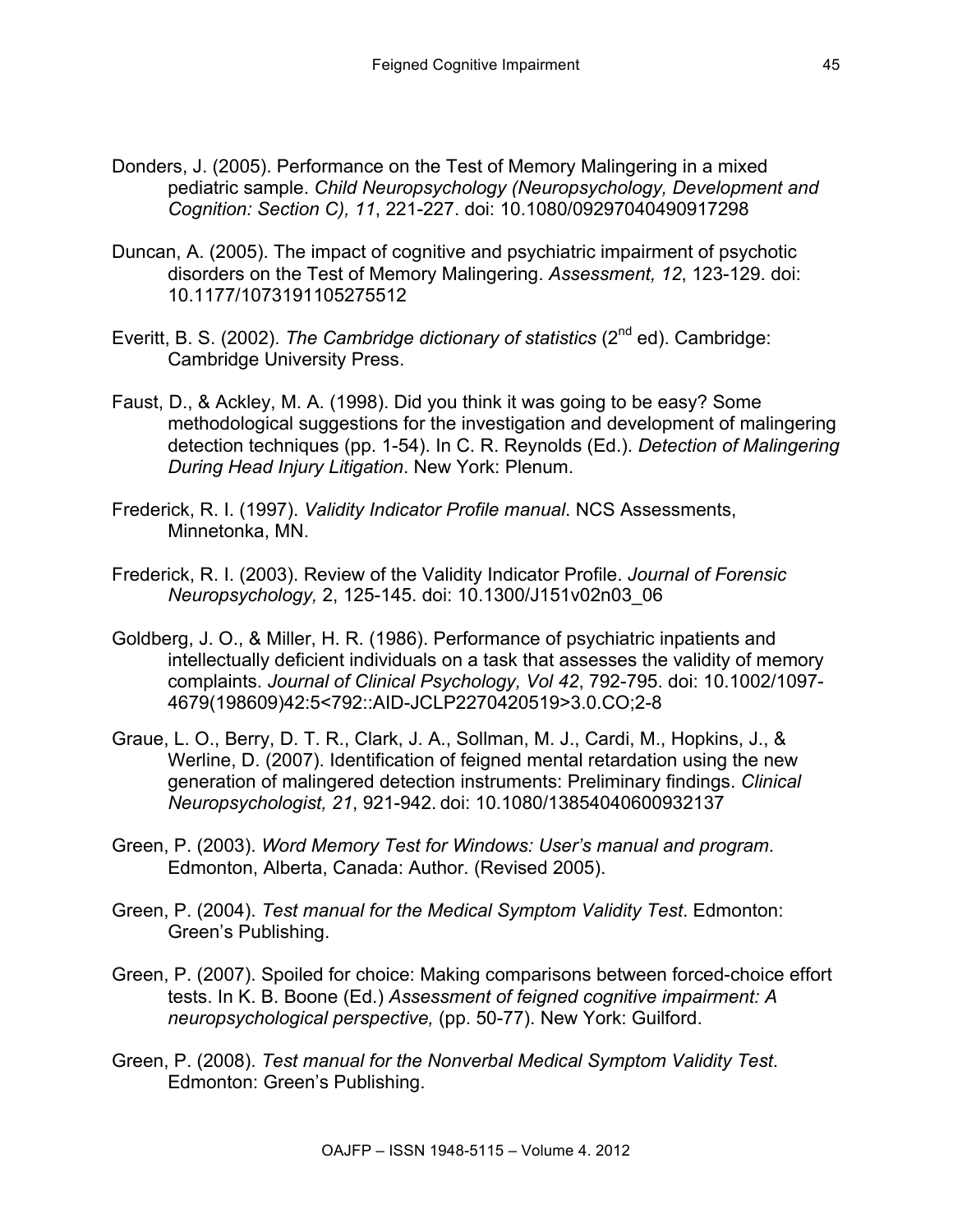- Green, P. (2011). Comparison between the Test of Memory Malingering (TOMM) and the Nonverbal Medical Symptom Validity Test (NV-MSVT) in adults with disability claims. *Applied Neuropsychology, 18*, 18-26. doi: 10.1080/09084282.2010.523365
- Green, P., Allen, L. M., & Astner, K. (1996). *The Word Memory Test: A user's guide to the oral and computer-administered forms, US version 1.1*. Durham, NC: CogniSyst.
- Green, P., & Astner, K. (1995). *Manual for the Oral Word Memory Test*, Cognisyst, N.C.
- Green, P., Flaro, L., Brockhaus, R., & Montijo, J. (2012). Performance on the WMT, MSVT & NV-MSVT in children with intellectual disabilities and in adults with mild traumatic brain injury. In C. R. Reynolds & A. Horton (Eds.). *Detection of malingering during head injury litigation*, 2<sup>nd</sup> ed. (pp. 201-219). New York: Plenum Press.
- Greve, K. W., Ord, J. S., Bianchini, K. J., & Curtis, K. L. (2009). Prevalence of malingering in patients with chronic pain referred for psychologic evaluation in a medico-legal context. *Archives of Physical Medicine and Rehabilitation, 90*, 1117-1126. doi: 10.1016/j.apmr.2009.01.018
- Hayes, J. S., Hale, D. B., & Gouvier, W. D. (1997). Do tests predict malingering in defendants with mental retardation? *Journal of Psychology, 131*, 575-576. doi: 10.1207/s15324826an0501\_4
- Hayes, J. S., Hale, D. B., & Gouvier, W. D. (1998). Malingering detection in a mentally retarded forensic population. *Applied Neuropsychology, 5*, 33-36. doi: 10.1207/s15324826an0501\_4
- Heilbronner, R. L., Sweet, J. J., Morgan, J. E., Larrabee, G. J., Millis, S. R., & Conference Participants (2009). American Academy of Clinical Neuropsychology consensus conference statement on the neuropsychological assessment of effort, response bias, and malingering. *The Clinical Neuropsychologist, 23,* 1093–1129. doi: 10.1080/13854040903155063
- Heilbrun, K. (2001). *Principles of forensic mental health assessment*. New York: Kluwer Academic/Plenum Publishers.
- Heinze, M. C., & Purisch, A. D. (2001). Beneath the mask: Use of psychological tests to detect and subtype malingering in criminal defendants. *Journal of Forensic Psychology Practice*, *1*, 23–51. doi: 10.1300/J158v01n04
- Henry, M., Merten, T., Wolf, S., & Harth, S. (2010). Nonverbal Medical symptom Validity Test performance of elderly healthy adults and clinical neurology patients.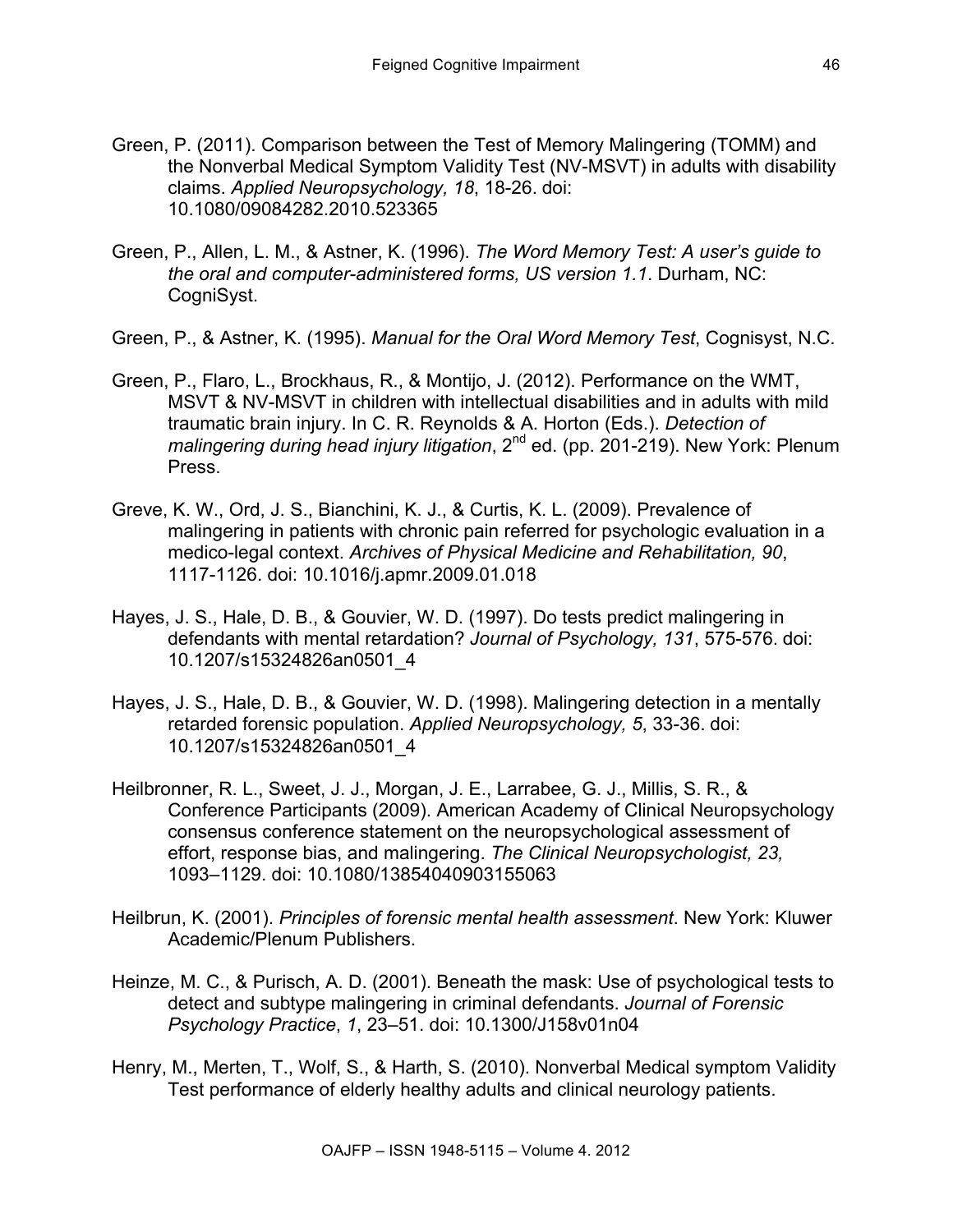*Journal of Clinical and Experimental Neuropsychology, 32*, 19-27. doi: 10.1080/13803390902791653

- Hurley, K. E., & Deal, W. P. (2006). Assessment instruments measuring malingering used with individuals who have mental retardation: Potential problems and issues. *Mental Retardation, 44*, 112–119. doi: http://dx.doi.org/10.1352/0047- 6765(2006)44[112:AIMMUW]2.0.CO;2
- Inman, T. H., Vickery, C. D., Berry, D. T. R., Lamb, D., Edwards, C., & Smith, G. T. (1998). Development and initial validation of a new procedure for evaluating adequacy of effort during neuropsychological testing: The Letter Memory Test. *Psychological Assessment, 10,* 128–139.
- Iverson, G. L., & Binder, L. M. (2000). Detecting exaggeration and malingering in neuropsychological assessment. *Journal of Head Trauma Rehabilitation, 15*, 829-858. doi: 10.1037/1040-3590.10.2.128
- Iverson, G. L. (2006). Ethical issues associated with the assessment of exaggeration, poor effort, and malingering, *Applied Neuropsychology, 13*, 77–90. doi: 10.1207/s15324826an1302\_3
- Kazdin, A. E. (1992). *Research design in clinical psychology* (2<sup>nd</sup> ed.). Boston: Allyn & Bacon.
- Larrabee, G. J. (Ed.). (2007). *Assessment of malingered neuropsychological deficits.*  New York, NY: Oxford.
- Lezak, M. D. (1995). *Neuropsychological assessment* (3rd ed.). New York: Oxford University Press.
- Marshall, P., & Happe, M. (2007). The performance of individuals with mental retardation on cognitive tests assessing effort and motivation. *The Clinical Neuropsychologist, 21*, 826-840. doi: 10.1080/13854040600801001
- Mittenberg, W., Patton, C., Canyock, E. M., & Condit, D. C. (2002). Base rates of malingering and symptom exaggeration. *Journal of Clinical and Experimental Neuropsychology, 24*, 1094-1102. doi: 10.1076/jcen.24.8.1094.8379
- Morgan, J. E., & Sweet, J. J. (2009). *Neuropsychology of malingering casebook.* New York, NY: Psychology Press.
- Nitch, S. R., & Glassmire, D. M. (2007). Non-forced-choice measures to detect noncredible cognitive performance. In K. B. Boone (Ed.) *Assessment of feigned cognitive impairment: A neuropsychological perspective,* (pp. 78-102). New York: Guilford.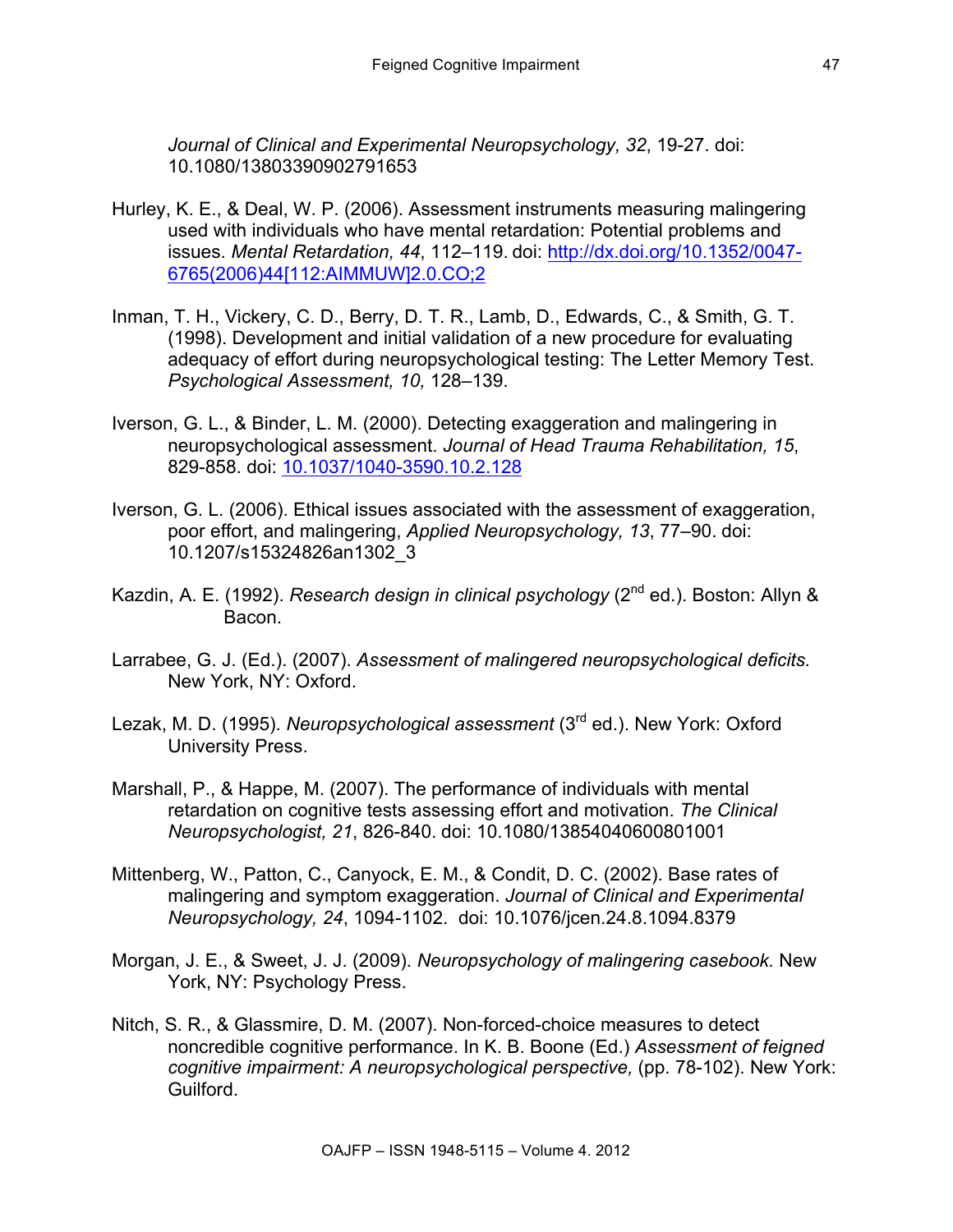- Pankratz, L., & Binder, L. M. (1997). Malingering on cognitive measures. In R. Rogers (Ed.) *Clinical assessment of malingering and deception (2nd ed.)*, (pp. 223-236). New York: Guilford.
- Pedhazur, E. J., & Schmelkin, L. P. (1991). *Measurement, design, and analysis: An integrated approach*. Hillsdale, NJ: Lawrence Erlbaum Associates.
- Proto, D. A. (2008). *The detection of malingered mental retardation in high and low cognitive ability individuals* (Master's thesis). Retrieved from http://etd.lsu.edu/docs/available/etd-04092008-154108/
- Rabin, L. A., Barr, W. B., & Burton, L. A. (2005). Assessment practices of clinical neuropsychologists in the United States and Canada: A survey of INS, NAN, and APA Division 40 members. *Archives of Clinical Neuropsychology, 20*, 33-65. doi:10.1016/j.acn.2004.02.005
- Ray, C. L. (2009). The importance of using malingering screeners in forensic practice. *Journal of Forensic Psychology Practice, 9*, 138-146. doi: 10.1080/15228930802575508
- Rees, L. M., Tombaugh, T. N., & Boulay, L. (2001). Depression and the Test of Memory Malingering. *Archives of Clinical Neuropsychology*, *16*, 501–506. doi: 10.1016/S0887-6177(00)00064-0
- Rey, A. (1941). L'Examen psychologie dans las cas d'encephalopathie traumatique. *Archives de Psychologie, 23,* 286–340.
- Rey. A. (1964). *L'examen Clinique en psychologie*. Paris: Presses Universitaires de France.
- Reznick, L. (2005). The Rey 15-Item Memory Test for malingering: A meta-analysis. *Brain Injury, 19*, 539-543.
- Rogers, R. (1997). *Clinical assessment of malingering and deception* (2<sup>nd</sup> ed.). New York: The Guilford Press.
- Rogers, R., & Bender, S.D. (2003). Evaluation of malingering and deception. In: A.M. Goldstein and I.B. Weiner, (Eds.) *Handbook of psychology: Forensic psychology* Vol. 11, (pp. 109-129). Wiley, New York.
- Rogers, R., Sewell, K. W., Martin, M. A., & Vitacco, M. J. (2003). Detection of feigned mental disorders: A meta-analysis of the MMPI-2 and malingering. *Assessment, 10,* 160-177. doi: 10.1177/1073191103010002007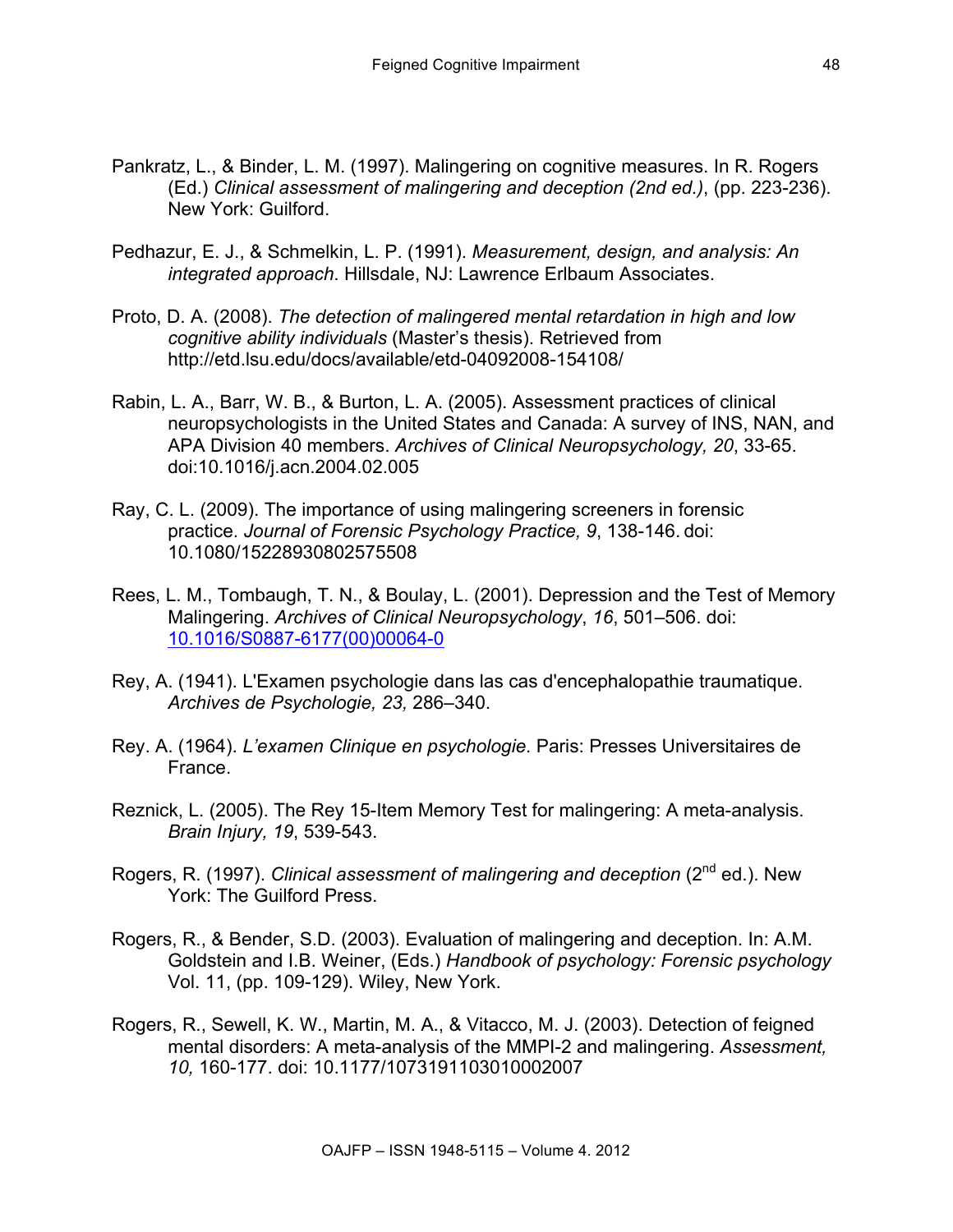- Rohling, M. L., Larrabee, G. J., Greiffenstein, M. F., Ben-Porath, J. S. Lees-Haley, P., Green, P., & Greve, K. W. (2011). A misleading review of response bias: Comment on McGrath, Mitchell, Kim, and Hough (2010)*. Psychological Bulletin, 137*, 708-712. doi: 10.1016/j.acn.2003.12.004
- Salekin, K. L., & Doane, B. M. (2009). Malingering intellectual disability: The value of available measures and methods. *Applied Neuropsychology, 16,* 105-113. doi: 10.1080/09084280902864485
- Simon, M. J. (2007). Performance of mentally retarded forensic patients on the Test of Memory Malingering. *Journal of Clinical Psychology*, *63*, 339-344. doi: 10.1002/jclp.20351
- Singhal, A., Green, P., Ashaye, K., Shankar, K., & Gill, D. (2009). High specificity of the Medical Symptom Validity Test in patients with very severe memory impairment. *Archives of Clinical Neuropsychology, 24*, 721-728. doi: 10.1093/arclin/acp074
- Shandera, A. L., Berry, D. T., Clark, J. A., Schipper, L. J., Graue, L. O., & Harp, J. P. (2010). Detection of malingered mental retardation. *Psychological Assessment, 22*, 50-56. doi 10.1037/a0016585
- Slick, D. J., Hopp, G., Strauss, E., & Spellacy, F. J. (1996). Victoria Symptom Validity Test: Efficiency for detecting feigned memory impairment and relationship to neuropsychological tests and validity scales. *Journal of Clinical and Experimental Neuropsychology, 18*, 911-922. doi: 10.1080/01688639608408313
- Slick, D. J., Sherman, E. M. S., Iverson, G. L. (1999). Diagnostic criteria for malingered neurocognitive dysfunction: Proposed standards for clinical practice and research. *The Clinical Neuropsychologist, 13*, 545-561.
- Tan, J. E., Slick, D. J., Strauss, E. & Hultsch, D. F. (2002). How'd they do it? Malingering strategies on symptom validity tests. *The Clinical Neuropsychologist, 16*, 495-505. doi: dx.doi.org/10.1076/clin.16.4.495.13909
- Teichner, G., & Wagner, M. T. (2004). The Test of Memory Malingering (TOMM): normative data from cognitively intact, cognitively impaired, and elderly patients with dementia. *Archives of Clinical Neuropsychology, 19*, 455-464. doi: 10.1016/S0887-6177(03)00078-7.
- Tombaugh, T. N. (1996). *Test of Memory Malingering*. North Tonawonda, NY: Multi-Health Systems.
- Tombaugh, T. N. (1997). The Test of Memory Malingering (TOMM): Normative data from cognitively intact and cognitively impaired individuals. *Psychological Assessment, 9*, 260-268. doi: 10.1037/1040-3590.9.3.260